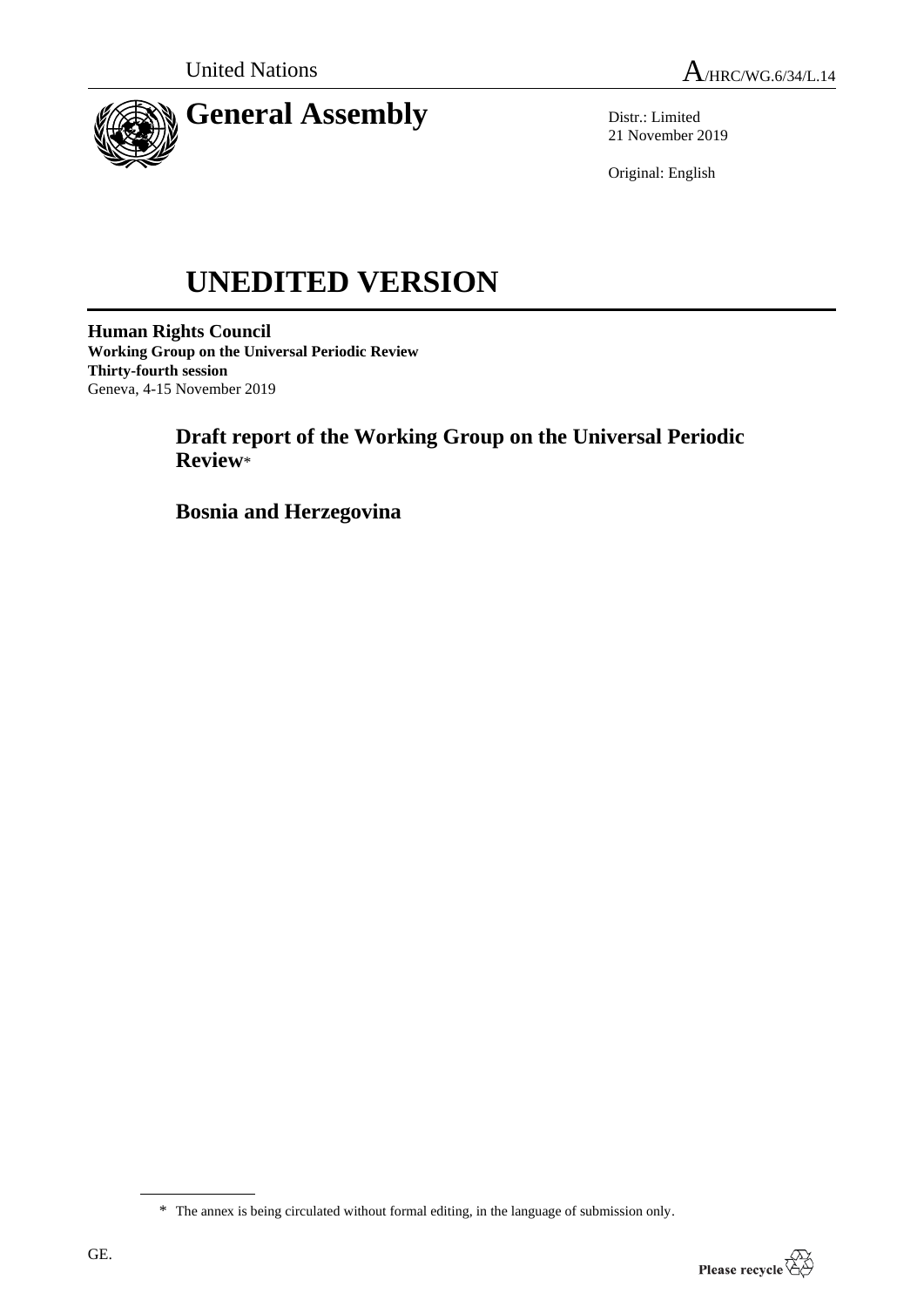# **Introduction**

1. The Working Group on the Universal Periodic Review, established in accordance with Human Rights Council resolution 5/1, held its thirty-fourth session from 4 to 15 November 2019. The review of Bosnia and Herzegovina was held at the 16th meeting, on 13 November 2019. The delegation of Bosnia and Herzegovina was headed by H.E. Ms. Semiha Borovac Minister for Human Rights and Refugees of Bosnia and Herzegovina. At its 18th meeting, held on 15 November 2019, the Working Group adopted the report on Bosnia and Herzegovina.

2. On 15 January 2019, the Human Rights Council selected the following group of rapporteurs (troika) to facilitate the review of Bosnia and Herzegovina: Afghanistan, Angola and Hungary.

3. In accordance with paragraph 15 of the annex to Human Rights Council resolution 5/1 and paragraph 5 of the annex to Council resolution 16/21, the following documents were issued for the review of Bosnia and Herzegovina:

(a) A national report submitted/written presentation made in accordance with paragraph 15 (a) (A/HRC/WG.6/34/BIH/1);

(b) A compilation prepared by the Office of the United Nations High Commissioner for Human Rights (OHCHR) in accordance with paragraph 15 (b) (A/HRC/WG.6/34/BIH/2);

(c) A summary prepared by OHCHR in accordance with paragraph 15 (c) (A/HRC/WG.6/34/BIH/3).

4. A list of questions prepared in advance by Belgium, Germany, Liechtenstein, Portugal on behalf of the Group of Friends on national mechanisms for implementation, reporting and follow up, Slovenia, Spain, Sweden ,United Kingdom of Great Britain & Northern Ireland, and United States of America was transmitted to Bosnia and Herzegovina through the troika. These questions are available on the website of the universal periodic review.

## **I. Summary of the proceedings of the review process**

## **A. Presentation by the State under review**

5. The Delegation of Bosnia and Herzegovina led by Semiha Borovac, Minister of Human Rights and Refugees of BiH, presented the activities undertaken in the field of promotion and protection of human rights after the second cycle of the Universal Periodic Review of BiH.

6. Although faced with numerous economic problems that are also reflected in the human rights situation in BiH, BiH had committed itself to ensuring the highest international standards in the field of human rights, by signing and ratifying multilateral international agreements.

7. BiH reported on improved legal framework for human rights protection, adopted through amendments to the Anti-Discrimination Law, which improved judicial and institutional mechanisms for protection against discrimination in such a way that victims of discrimination were provided with better protection, primarily through improved and expanded definitions of the grounds of discrimination and improved access to judicial protection. A definition of victimisation was expanded and provisions defining incitement to discrimination as a form of discrimination were introduced.

8. Amendments to the Law on the Ombudsman for Human Rights concerning greater financial independence and the introduction of a national preventive mechanism as well as the Decision on ratification of Protocols 15 and 16 to the European Convention human rights were submitted to the Parliament for deliberation.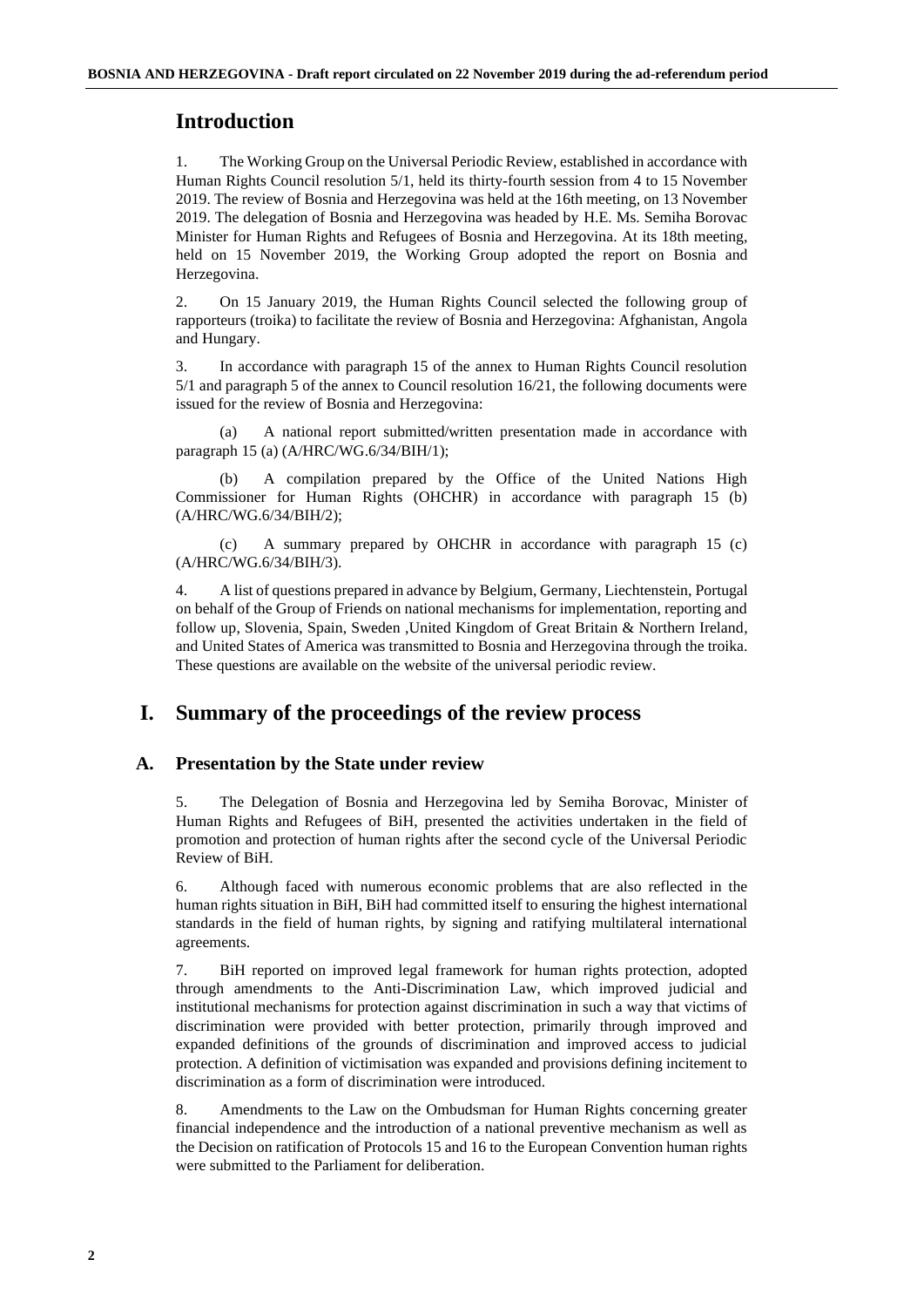9. Criminal legislation had been improved to address cases of organized crime and corruption, trafficking in human beings and trafficking in children. Acts of forced disappearance were introduced into criminal law as separate offenses. The Constitutional Court of BiH decided to abolish the death penalty provision in the Republika Srpska Constitution. A monitoring team was appointed to conduct continuous process of monitoring and evaluation of the 2016–2019 Action Plan for Combating Trafficking in Human Beings of BiH.

10. All Criminal Codes in Bosnia and Herzegovina contained provisions prohibiting instigation of racial, ethnic and religious hatred and hatred on other grounds. Initiatives were launched to harmonize the Criminal Codes in BiH in order to improve legislation suppressing hate speech. The Communications Regulatory Agency sanctioned the media that broadcast hate speech.

11. The BiH Parliamentary Assembly adopted the Platform for Peace with the aim of better preventing, promoting and protecting human rights and building peace, co-existence, tolerance and respect for diversity in Bosnia and Herzegovina.

12. The Institution of Ombudsmen developed a special report on the situation of journalists and cases of threats to journalists in BiH and issued a set of recommendations to all institutions in BiH. The BiH Parliamentary Assembly accepted all the recommendations and the Council of Ministers approved an Action Plan for human rights education and training of journalists and media professionals.

13. All citizens had free access to information available to public institutions, under the state and entity laws governing free access to information, and the human rights ombudsmen investigate violations of that right.

14. A significant progress was achieved in implementing the rights enshrined in Annex VII to the General Framework Agreement for Peace in Bosnia and Herzegovina through a concrete contribution to restoring confidence, reconciliation and stability in the country and the region. BiH had tangible results in finding sustainable and fair solutions at the regional level for returnees, internally displaced persons and refugees from Bosnia and Herzegovina.

15. The legal framework for legal aid throughout Bosnia and Herzegovina was improved and the Law on Aliens and the Law on Asylum are aligned with European standards of nonrefoulement.

16. The Federation of Bosnia and Herzegovina improved the legal framework for the protection of survivors of sexual violence. The Republika Srpska passed the Law on the Protection of Victims of Wartime Torture, including victims of sexual violence.

17. Entity labor laws were improved, especially in terms of protection against discrimination, and also the legislation pertaining to social protection of children in terms of establishing a foster care system was improved.

18. A progress was made in the development of the relevant policies for vulnerable groups of children. Bosnia and Herzegovina implemented an action plan for children, which was one of the mechanisms for monitoring the implementation of recommendations of the Committee of the Rights of the Child. Optional Protocol to the Convention on the Rights of the Child on a Communications Procedure was ratified.

19. Funds for employment of persons with disabilities were ensured via Entity funds and new strategies for improvement of the situation of persons with disabilities based on the Disability Policy of Bosnia and Herzegovina were adopted.

20. Religious rights and freedoms were respected in compliance of the Law on Religious Freedoms and Legal Status of Churches and Religious Communities in Bosnia and Herzegovina and the State supported financially activities of the Inter-Religious Council as an important body promoting religious tolerance in Bosnia and Herzegovina.

21. Significant steps forward were made in the development of institutional capacities for gender equality and the laws guaranteeing gender equality were improved. BiH started introducing gender-responsive budgeting.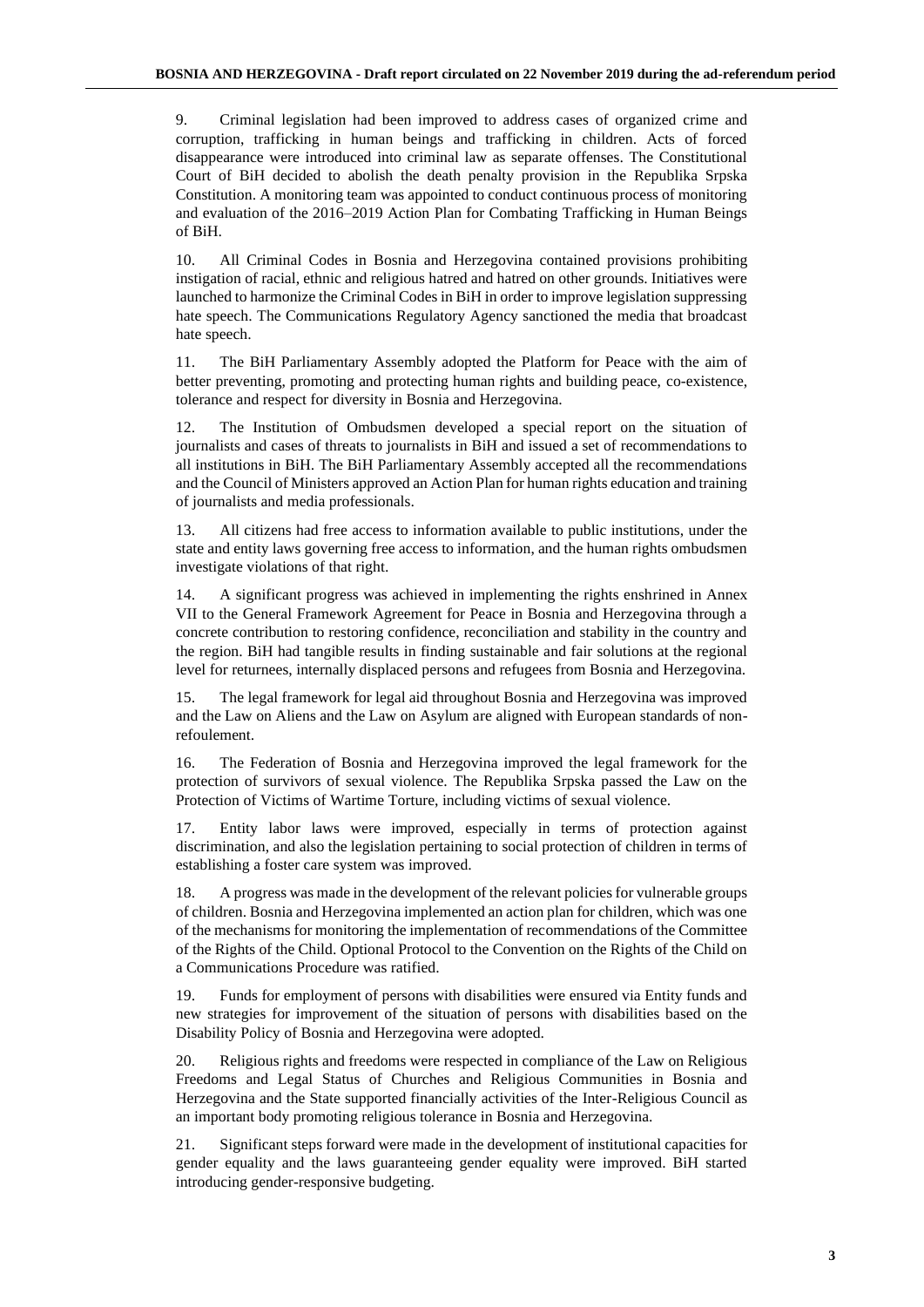22. Protection and prevention services were standardized in accordance with the Istanbul Convention. Entity level strategies prioritizing the improvement access of victims of violence to support services and data gathering were adopted. The UN Resolution 1325 "Women, Peace and Security" was adequately implemented in the armed and law enforcement forces in Bosnia and Herzegovina. The results of Bosnia and Herzegovina in this area were recognized both regionally and internationally.

23. The European Union chose Bosnia and Herzegovina as a partner in the G7 summit, which was additional recognition of positive experiences of Bosnia and Herzegovina in the implementation of Resolution 1325.

24. Regarding the protection of LGBT persons, measures within the activities from the BIH Gender Action Plan were implemented to improve the rights of those persons. There were a lot of good examples of training of judges, prosecutors and police officers and the most recent LGBT pride parade in Bosnia and Herzegovina took place without incident.

25. A process for amending the Law on the Protection of the Rights of National Minorities was launched. Bosnia and Herzegovina implemented Roma action plans and invested significant financial resources in the areas of housing, employment, health care and education of the Roma.

26. The institutions of Bosnia and Herzegovina undertook activities in accordance with the SDGs Road Map of Bosnia and Herzegovina under Agenda 2030.

27. The valid BiH laws governing climate change and environmental protection, as thirdgeneration human rights, ensured inclusion of the public at large in decision making which directly affected the right of citizens to healthy environment.

28. Bosnia and Herzegovina started enforcement of the rulings of the European Court of Human Rights, such as *Sejdic and Finci* and the like.

29. The process of adoption of a Revised War Crimes Strategy and a Transitional Justice Strategy was launched.

30. The identification and verification of 23,000 missing persons were completed and particulary important was the completion of the process of searching for 7,500 missing persons. The budget of the Missing Persons Institute was increased to allow sufficient transfers to the Prosecutor's Office of Bosnia and Herzegovina for the purpose of investigations, while the administrative line was reduced.

31. Bosnia and Herzegovina lacked financial resources and comprehensive social welfare documents for an increase in inclusive growth and poverty reduction.

32. The delegation concluded its introductory statement by mentioning the adoption of the Human Rights Monitoring Methodology of Bosnia and Herzegovina, which included planning, programming and improving the monitoring system, ensured better implementation of human rights treaty bodies' recommendations.

#### **B. Interactive dialogue and responses by the State under review**

33. During the interactive dialogue, 74 delegations made statements. Recommendations made during the dialogue are to be found in section II of the present report.

34. Slovakia praised the ratification of the Optional Protocol to the Convention on the Rights of the Child and commended positive steps to improve the human rights legislative framework.

35. Slovenia welcomed efforts to implement the Gender Action Plan, but remained concerned that corporal punishment of children was not explicitly prohibited in all settings.

36. Spain recognized progress concerning human rights, such as the outlawing of discrimination and the adoption of a national plan of action on Women, Peace and Security.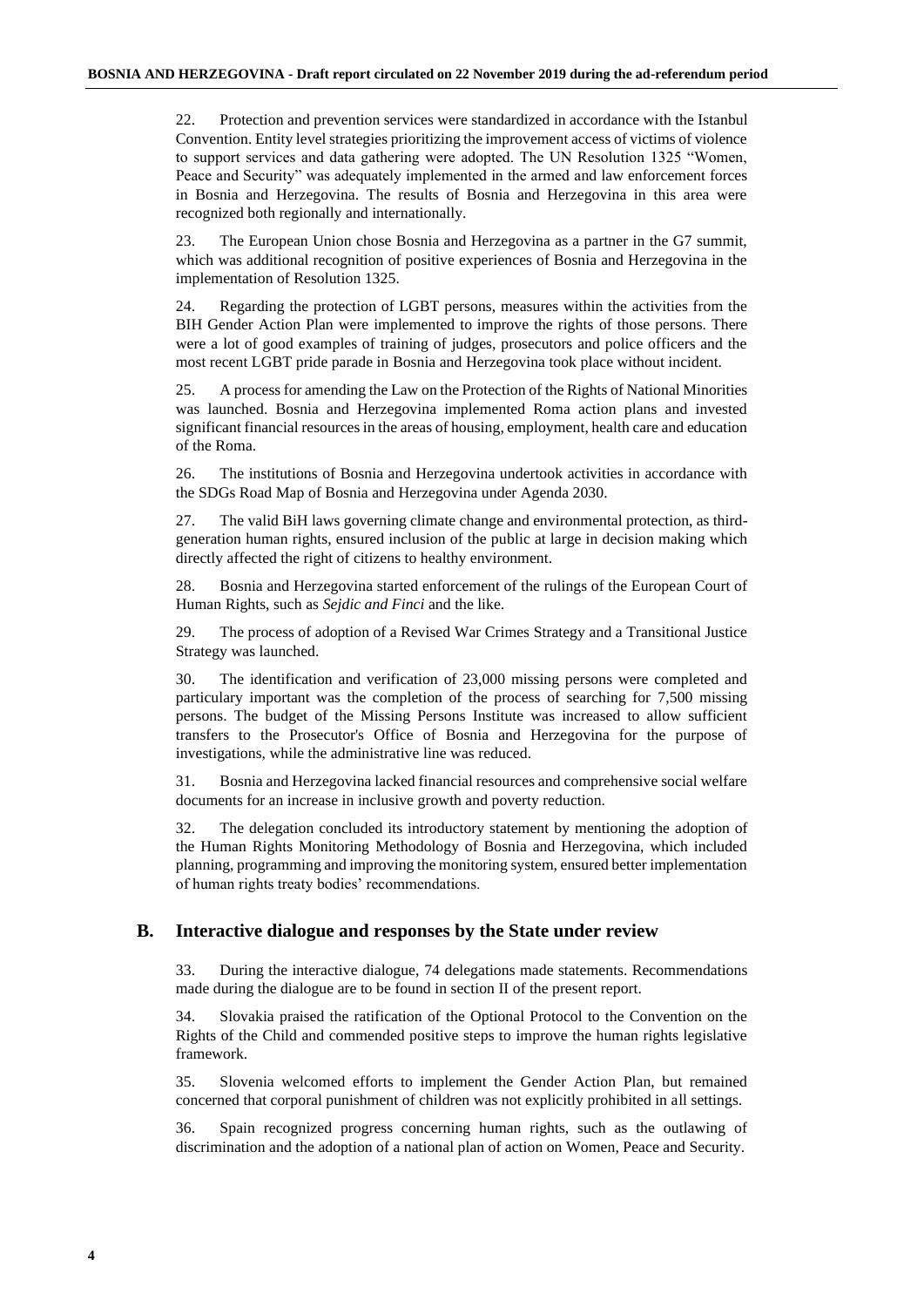37. Netherlands welcomed the organization of the first Pride March, which was wellattended and peaceful, but remained concerned about broader human rights issues, such as press freedom.

38. Switzerland expressed concern about the growing obstacles to the freedom of peaceful assembly and association, as well as about attacks against the media.

39. Tunisia commended efforts to promote human rights, particularly the accession to various international conventions and the adoption of national regulation against enforced disappearances and prevention of torture.

40. Turkey appreciated efforts to address recommendations from the second review, demonstrating determination to improve the institutional and legal framework in the field of human rights.

41. Ukraine noted human rights efforts, particularly the prohibition of discrimination and the development of institutional capacities for gender equality and the protection of persons with disabilities.

42. United Kingdom of Great Britain & Northern Ireland commended the decision to abolish the death penalty in Republika Srpska, but was concerned about political disenfranchisement.

43. United States of America was deeply concerned by the reported harsh treatment of and the potential excessive use of force against individuals peacefully expressing dissent.

44. Uruguay commended the acceptance of the communication procedure of the Committee on the Rights of the Child and the Committee on Enforced Disappearances, and the measures taken against trafficking in persons.

45. Bolivarian Republic of Venezuela welcomed policies aimed at ensuring social protection and the integration of disadvantaged people, in particular children and Roma, and at combating trafficking in persons.

46. Yemen commended the measures taken to improve the living conditions of Roma, to reduce poverty among disadvantaged groups and to protect women, children and people with disability.

47. Afghanistan welcomed the progress made in the participation of women in the judiciary and the measures taken to prevent and combat violence against women and domestic violence.

48. Algeria welcomed the adoption of a new strategy to improve the situation of persons with disabilities and the efforts made to ensure the education of children with disabilities.

49. Angola acknowledged the reforms implemented in the judiciary, in particular the reform of the justice sector and the amendment of the prohibition of discrimination law.

50. Argentina welcomed the approval of an annual plan for the implementation of the gender action plan.

51. Australia commended the progress made in improving the living conditions of Roma. It highlighted the need to prosecute war crimes and to combat violence against journalists and hate speech.

52. Austria commended the progress made in the field of gender equality and persons with disabilities. It remained concerned about persistent discriminatory provisions and ongoing political interferences with the judiciary.

53. Azerbaijan welcomed the adoption of a new strategy in favour of persons with disabilities and the new plan for the implementation of the Security Council Resolution 1325.

54. Bangladesh commended the harmonization of laws, particularly in the areas of discrimination, domestic violence and social protection, and the measures taken to promote women's rights and women's entrepreneurship.

55. Belgium expressed its conviction that further progress can be achieved to increase the protection of human rights.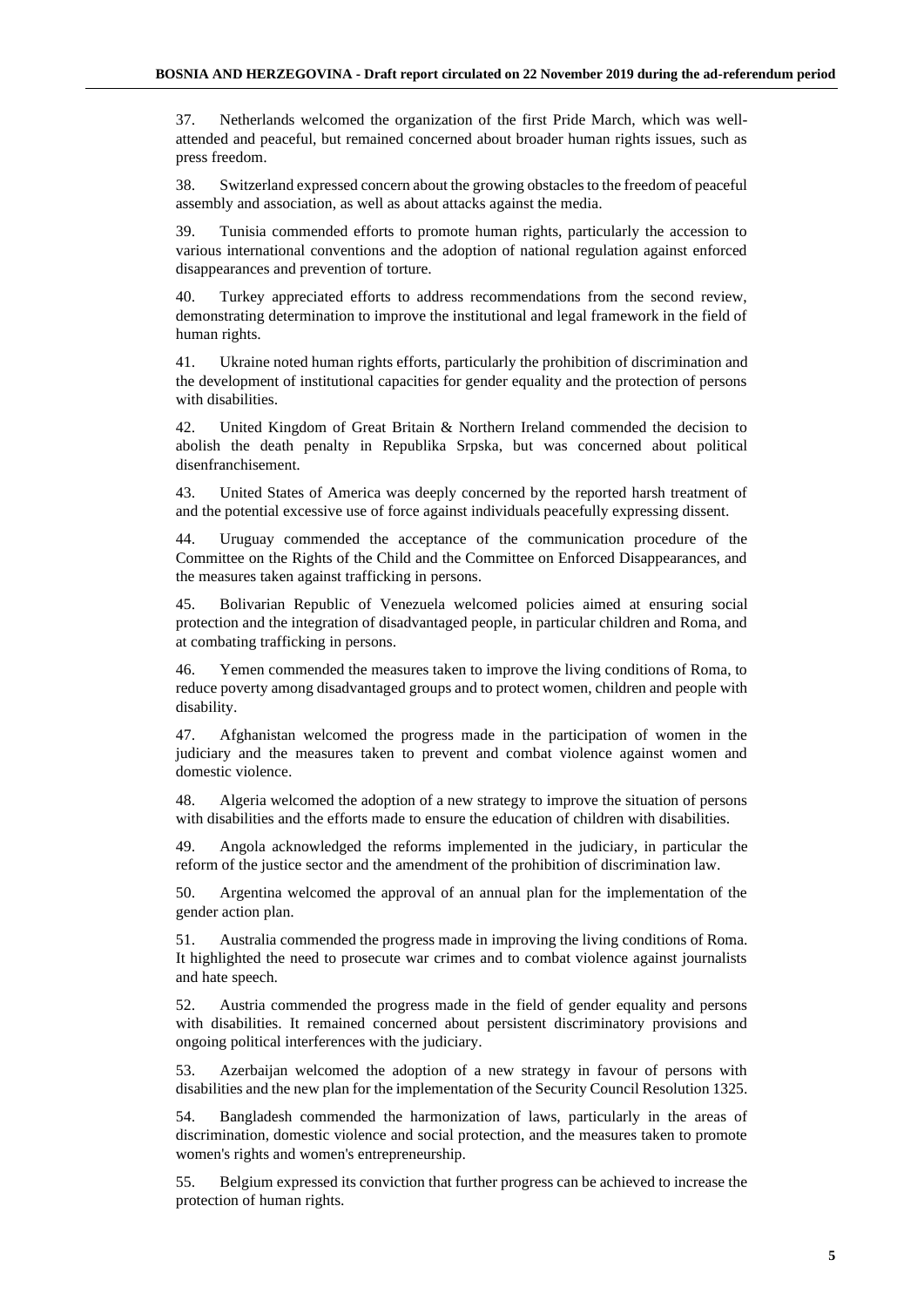56. Brazil welcomed efforts to prosecute cases of wartime sexual violence and the reforms undertaken in the areas of corruption and women's rights. It remained concerned about discriminatory measures against minorities.

57. Brunei Darussalam welcomed the implementation of the revised strategy of the Regional Housing Programme.

58. Bulgaria recognized advancements in developing institutional capacity for gender equality and acknowledged the ratification of the Optional Protocol to the Convention on the Rights of the Child.

59. Canada was pleased to see the success of the first Pride March in Sarajevo, but remained aware that more needs to be done to ensure the rights of LGBTI persons.

60. Chile commended measures taken, particularly the national strategy for the prosecution of war crimes, as well as laws to prohibit discrimination.

61. China commended efforts aimed at combating corruption, fighting racial discrimination, developing education, protecting the rights of vulnerable groups, and promoting the condition of the Roma community.

62. Croatia welcomed progress towards adoption and implementation of strategies to enhance protection of rights of women and vulnerable groups like children, persons with disabilities and national minorities.

63. Cuba thanked the delegation for the presentation of its national report and noted the development of guidelines for raising standards of protection for girls and boys.

64. Cyprus commended the Government on its ratification of the Optional Protocol to the Convention on the Rights of the Child while noting that challenges remained.

65. The Czech Republic thanked the delegation for its comprehensive presentation and had closely followed progress made so far in addressing issues related to the enhancement of human rights.

66. Denmark expressed its appreciation for the legislative improvements concerning gender-based violence, while taking note that domestic violence in Bosnia and Herzegovina remained an issue of concern.

67. In reply,representatives of the BiH Ministry of Justice and the representative of the High Judicial and Prosecutorial Council of BiH highlighted the progress made in the area of justice aimed at combating trafficking in human beings and sexual exploitation, prosecution of war crimes cases, protection and treatment of juvenile children in criminal proceedings, and the progress in the process of ratifying amendments to the Rome Statute, providing protection and support to witnesses.

68. The definition of torture and forced disappearance and cooperation with civil society were introduced into the criminal legislation. The Council of Ministers of BiH adopted the 2015–2019 Anti-Corruption Strategy. An Integrity Risk Reduction and Anti-Corruption Policy was adopted along with the Integrity Plan of the BiH Ministry of Defense.

69. The representatives of the BiH Ministry of Civil Affairs stated that the number of "two schools under one roof" had been reduced by half and taht the implementation of the common core curriculum based on learning outcomes also continued. Recommendations for inclusive education in Bosnia and Herzegovina were adopted.

70. The Ministry of Civil Affairs of BiH coordinated the process of drafting the Sexual and Reproductive Health and Rights Policy of BiH. It was also emphasized that special attention had been paid to sexual and reproductive health in cases of natural disasters and emergencies.

71. The representative of the BiH Ministry of Security stated that, in the last three years, Bosnia and Herzegovina faced an increase inflow of migrants, most of whom were staying in Bosnia and Herzegovina close to the border with the Republic of Croatia, making nearly 7,000 persons on a daily basis. It was a huge humanitarian challenge in terms of providing basic supplies and accommodation to all migrants in Bosnia and Herzegovina, which challenge required support from international organisations.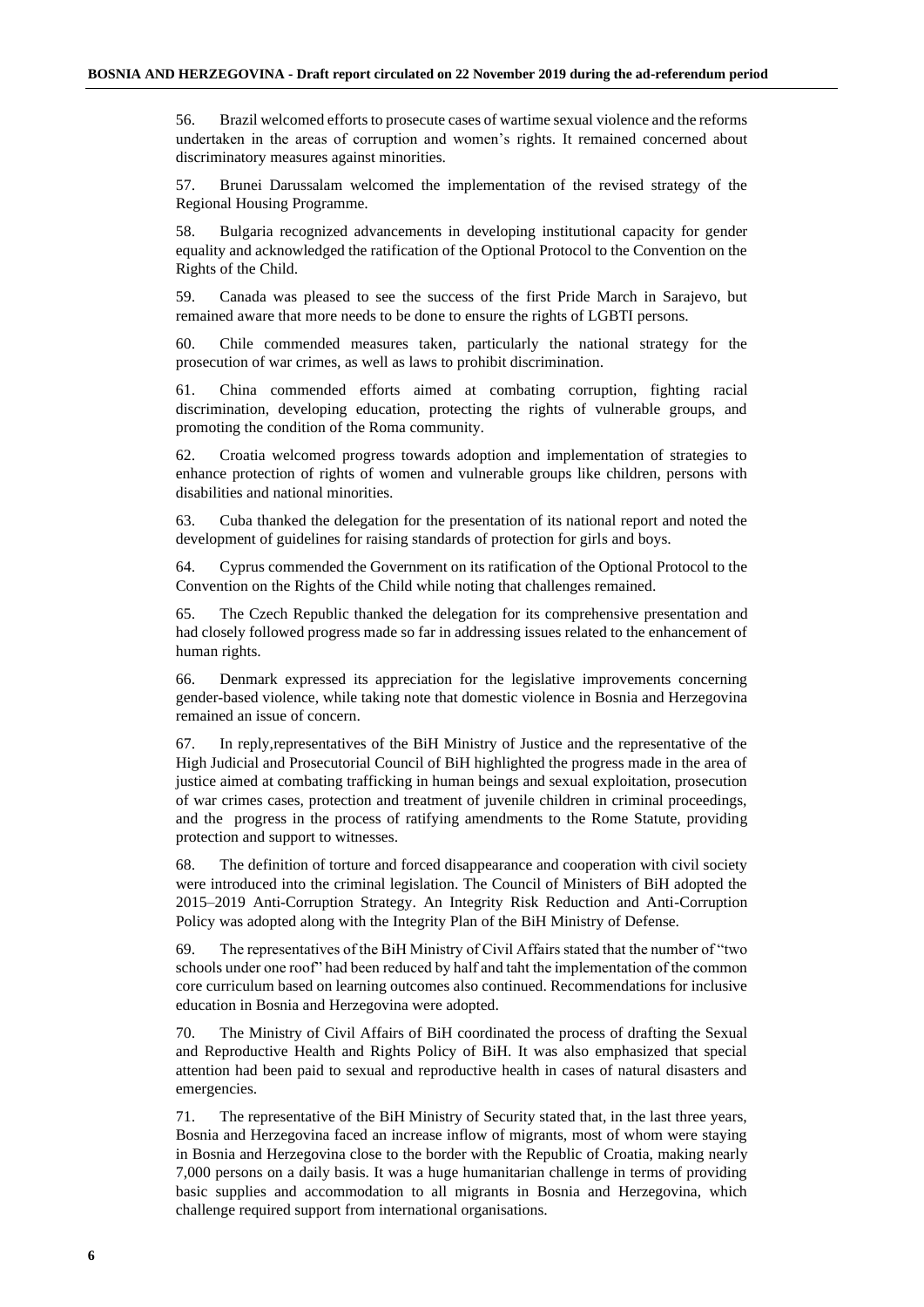72. The representative of the Government of the Federation of BiH stated that a number of reform processes were initiated in the area of labour and social welfare policy and the preparation of new legislation aimed at supporting families with children in the FBiH through securing the right to child allowance for non-working mothers.

73. In 2017, the FBiH Foster Care Law was adopted, which systematically regulated the placement and support of children without parental care, adults without family care, the elderly and infirm people and persons with disabilities. So far, 33 foster carers were educated in the FBiH.

74. For ten years, FBiH and RS had been operating funds for the employment of persons with disabilities, recording very good results. The greatest progress was made in this area and the interest for employment was expressed by both persons with disabilities and employers.

75. The representative of the Government of the Republika Srpska stated that activities were launched to implement the 2030 Agenda and the Sustainable Development Goals, to harmonize legislation and align regulations with international conventions and to prevent discrimination against LGBTI persons. The RS adopted the 2018–2022 Anti-Corruption Strategy and the Anti-Corruption Action Plan. A significant progress was made on gender equality in employment. Particular attention was paid to the protection of domestic violence through the adoption of the 2019–2020 Action Plan for the Implementation of the Istanbul Convention. A new RS Criminal Code containing Chapter XIII sanctioning trafficking in human beings was passed in 2017.

76. The 2018 Law on the Protection of Victims of War Torture, the 2019-2023 Strategy for Combating Cayber Crime, the 2017–2026 Strategy for the Advancement of the Social Position of Persons with Disabilities, the 2016–2021 Strategy for the Development of Education and the Rulebook on Education and Upbringing of Children of National Minorities were adopted. The RS Center for the Investigation of War, War Crimes and Searching for Missing Persons carried out important activities and the property status of religious facilities was regulated by law.

77. Egypt welcomed the Law on Prohibition of Discrimination, the plan to reform the judiciary, the Strategic Plan to Combat Corruption, and efforts to combat human trafficking.

78. Estonia welcomed efforts to guarantee gender equality and full enjoyment of all human rights by women and girls, plus the adoption of the Gender Action Plan for 2018– 2022.

79. Fiji hailed achievements in the implementation of recommendations from the previous cycle and commended the Government on its inclusive consultative process undertaken for preparing its national report.

80. Finland welcomed the harmonization of the national Criminal Code with international criminal law, especially the definition of wartime sexual violence as war crimes and crimes against humanity.

81. France expressed its appreciation for recent progress made in Bosnia and Herzegovina, notably measures taken to achieve gender equality and strengthen efforts to combat racism and discrimination.

82. Georgia welcomed amendments to the Law on Prohibition of Discrimination and expressed its appreciation for steps taken by the Government to improve the position of vulnerable groups.

83. Germany acknowledged increased institutional cooperation for the protection of LGBTI persons implemented by police agencies and the judiciary, and encouraged the Government to continue such efforts.

84. Malta commended the steps to curb gender-based violence, especially domestic violence, the efforts to enhance cooperation between government and civil society organisations and the progressive implementation of the Action Plan for Children.

85. The Holy See expressed its appreciation for efforts made in Bosnia and Herzegovina to bring domestic human rights legislation increasingly into line with international standards.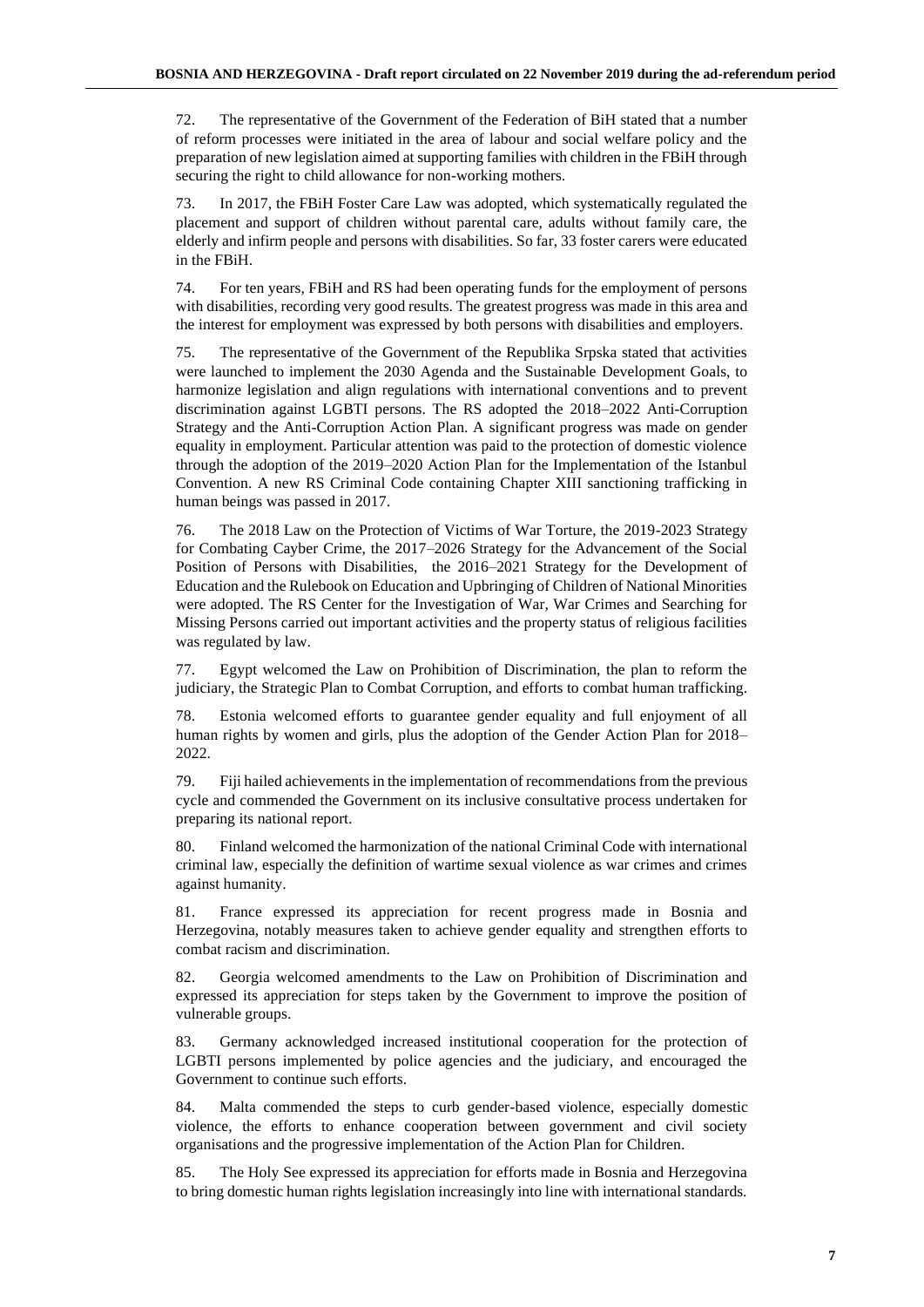86. Honduras welcomed the new strategy to improve the situation of persons with disabilities and the ratification of the Optional Protocol to the Convention on the Rights of the Child.

87. Iceland expressed appreciation for the steps outlined in the country' national report and looked forward to continued measures taken to improve the situation of human rights.

88. India welcomed the Gender Action Plan, the Strategy for the Suppression of Domestic Violence, and the Strategy for the Advancement of the Rights and Status of Persons with Disabilities.

89. Indonesia appreciated efforts to improve enjoyment of the rights of vulnerable groups, including persons with disabilities, children and ethnic minorities, through the enactment of regulatory frameworks.

90. Iraq welcomed the alignment of national legislation with International human rights standards and efforts made to eradicate discrimination against minorities.

91. Ireland welcomed the amendments to the law on prohibition of discrimination which extend the listed grounds for discrimination to age and disability, as well as sexual orientation, sexual characteristics and gender identity.

92. Israel appreciated efforts to combat racial incitement and religious hatred through dedicated legal provisions, and the collection of data on hate speech.

93. Italy welcomed the adoption of the Action Plan to combat human trafficking and related amendments to the criminal code, and introduction of the offence of enforced disappearance as an autonomous crime.

94. Jordan welcomed efforts to implement UPR recommendations and commended the manner in which the national report was prepared and consultations carried out with all stakeholders in this regard.

95. Libya applauded the efforts made to implement the majority of UPR recommendations, amendments to discrimination law and progress in reforming the judiciary.

96. Lithuania commended the efforts and progress made in the area of human Rights.

97. Maldives was encouraged by the progress made by Bosnia and Herzegovina on the empowerment of women with 60% of all judges and prosecutors in the judiciary system being women.

98. Greece welcomed amendments to the Law on Prohibition of Discrimination, the adoption of gender equality action plans, and efforts with a view to eliminating discrimination against Roma. 99. Mexico welcomed the guidelines developed to identify the best interests of the child, the performance of professionals in cases of violence, as well as to combat discrimination in the education.

100. Montenegro welcomed the efforts to improve human Rights situation for refugees and displaced persons, closure of collective centres and implementation of the housing program.

101. Myanmar commended Bosnia-Herzegovina in achieving gender equality with women representing 48% of heads of judicial institution, 37.5% of ministerial posts, 60% of all judges and prosecutors.

102. Nepal commended Bosnia and Herzegovina for its work for ensuring the Institution of Human Rights Ombudsman in the status of "A" accreditation.

103. Sweden welcomed the amendments to the antidiscrimination law in 2016, however, remained concerned by the lack of amendment of the electoral law, about media freedom, and by widespread corruption.

104. Niger noted the adoption of amendments to the Law on Prohibition of Discrimination, the Law on Aliens, amendments to the Criminal Code and the Law on Provision of Legal Aid.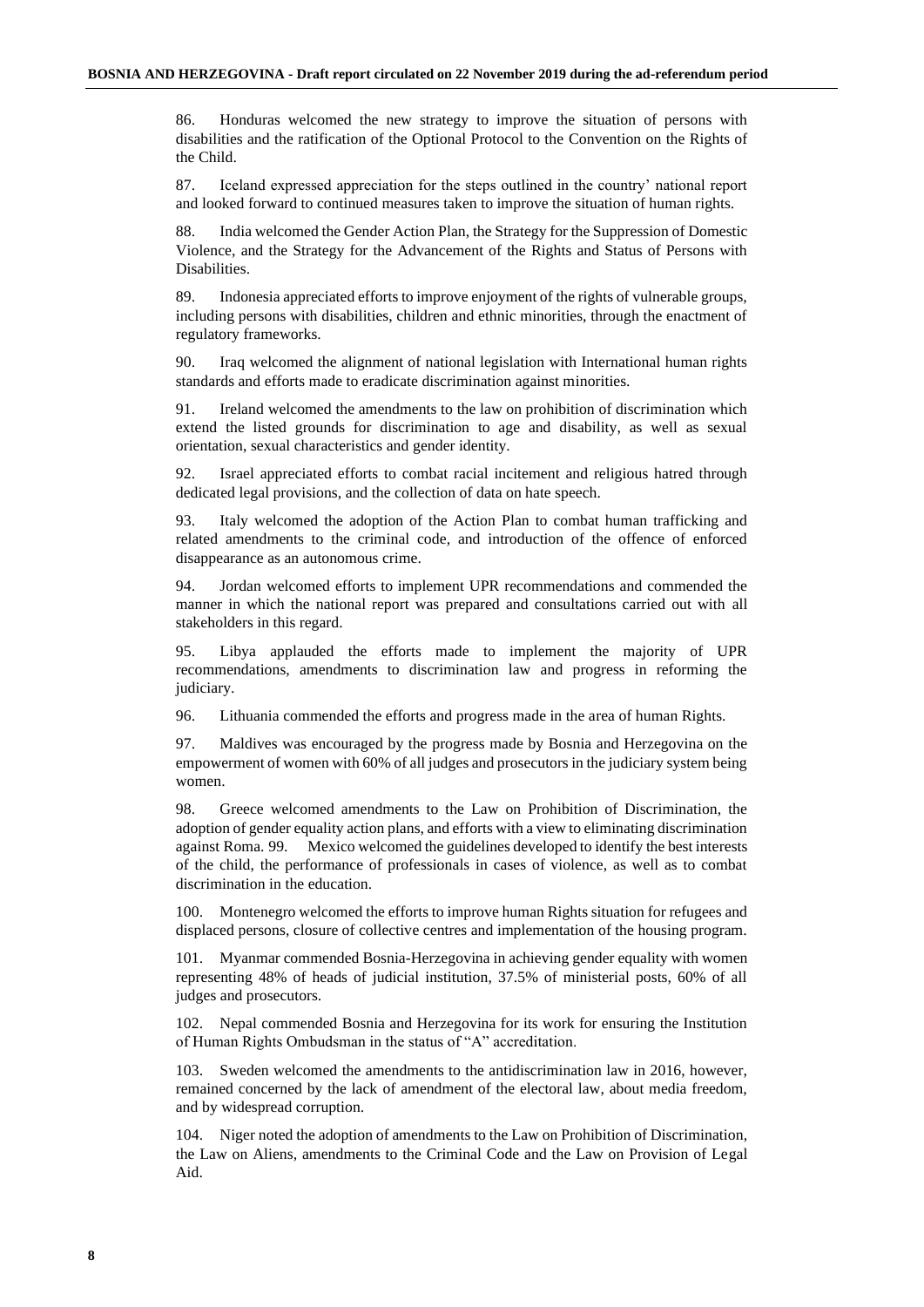105. North Macedonia welcomed the adoption of the Law on Aliens, the Law on Provision of Legal Aid, and amendments to the Criminal Code and the Law on Prohibition of Discrimination.

106. Norway welcomed the news that the article on the death penalty had been formally repealed from the Constitution of the Entity Republika Srpska.

107. Oman expressed its strong appreciation as far as the enactment of laws, strategies and programs for the promotion and protection of human rights was concerned.

108. Pakistan welcomed efforts to empower women and realize the right to housing for citizens, and commended measures to offer equal opportunities, particularly as regards education.

109. Peru acknowledged efforts made by Bosnia and Herzegovina in the field of human rights, particularly with regard to the country's recent ratification of international treaties.

110. The Philippines welcomed progress made regarding the economic empowerment of women, combating trafficking in persons, and advancing protection of the human rights of vulnerable groups.

111. Poland hailed the ratification of the Optional Protocol to the Convention on the Rights of the Child on a communications procedure and implementation of the Action Plan for Children.

112. Portugal welcomed the ratification of the Optional Protocol to the Convention on the Rights of the Child and welcomed steps taken to guarantee gender equality.

113. Qatar hailed efforts to develop the institutional, judicial and legislative framework and combat discrimination, corruption and organized crime, and welcomed the adoption of a strategy for persons with disabilities.

114. The Republic of Korea welcomed amendments to the Law on Prohibition of Discrimination and commended measures taken to combat trafficking in persons like the National Anti-Trafficking Action Plan.

115. The Republic of Moldova noted the adoption of the Guidelines on Determining the Best Interests of the Child, the Roma Education Action Plan, and the Platform on Preschool Education.

116. Senegal welcomed the adoption of the Law on Disappeared Persons and efforts to reduce the number of undocumented Roma and increase the number of Roma children attending primary school.

117. Serbia expressed its appreciation for all the strategies and action plans aimed at protecting the rights of vulnerable groups and ensuring equal opportunities for their inclusion.

118. Following the constructive dialogue between Bosnia and Herzegovina, Troika members and UN member states, the BiH Minister for Human Rights and Refugees concluded that BiH authorities had faced major challenges that had required full coordination and pooling of forces to make progress in advancing human rights protection through adherence to international standards to ensure better life for citizens.

119. Recommendations made by UN member states after the 3rd UPR cycle for BiH will help raise awareness of the need to respect the rule of law and human rights in building a democratic society and will influence positive developments in creating accountability at all levels of government in the implementation of international treaties to which BiH accessed.

# **II. Conclusions and/or recommendations**

**120. The following recommendations will be examined by Bosnia and Herzegovina, which will provide responses in due time, but no later than the forty-third session of the Human Rights Council.**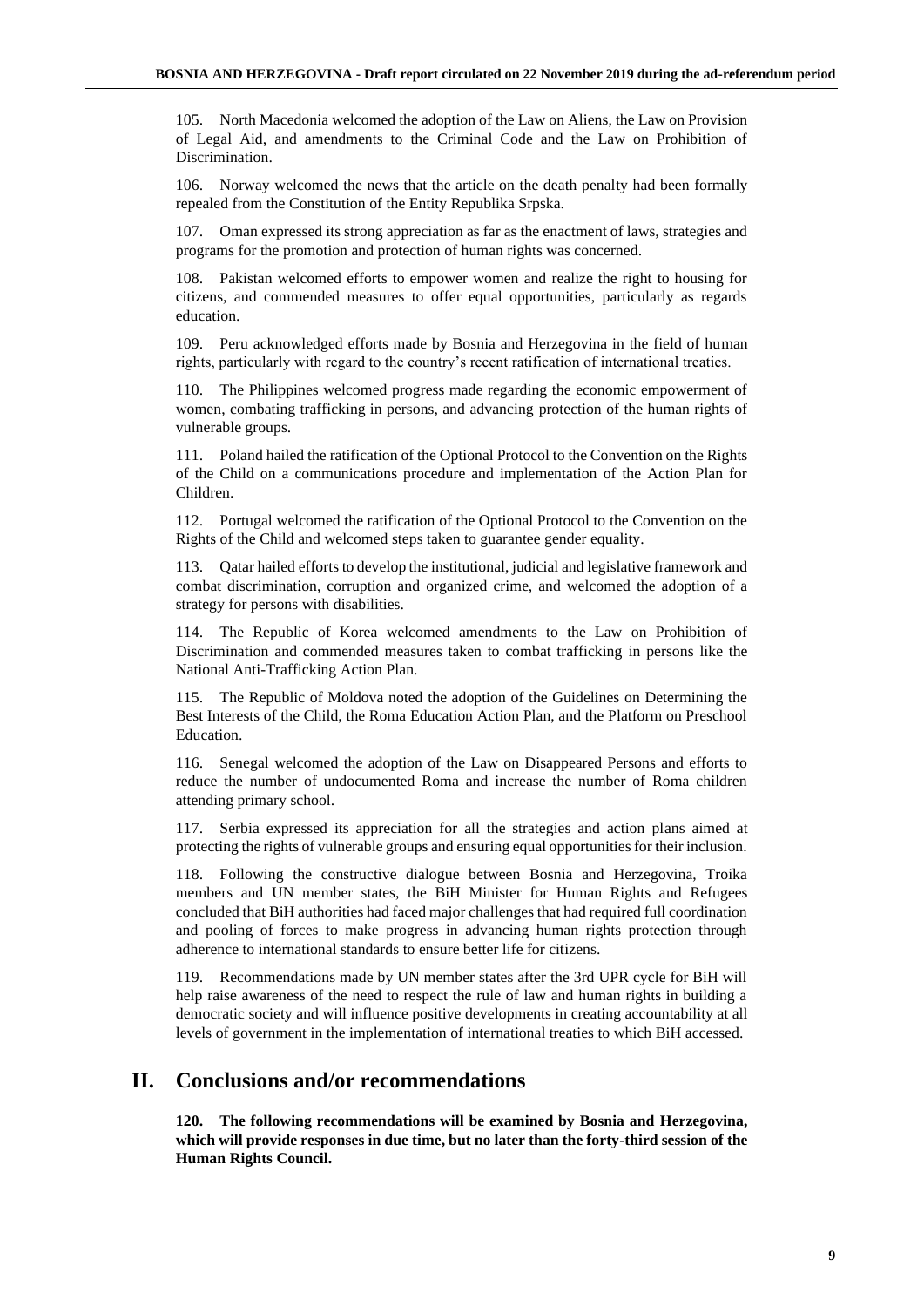120.1 **Take necessary steps to harmonize its legislation with the respective ECHR rulings, as well as with the judgements of the Constitutional Court of Bosnia and Herzegovina (Slovakia);**

120.2 **Establish a national mechanism for the prevention of torture requited under the Optional Protocol to the Convention against Torture (Chile);**

120.3 **Redouble efforts to combat hate speech, in accordance with articles 12 and 20 of the International Covenant on Civil and Political Rights (Honduras);**

120.4 **Set up an effective national prevention mechanism as required by the Optional Protocol to the United Nations Convention against Torture (Switzerland);** 

120.5 **Strengthen human rights policy coordination with 'entity'-level authorities to ensure greater coherence with strategies at the international level (Republic of Korea);**

120.6 **Protect and promote human rights through an evidence-based approach, including by data disaggregation (Republic of Korea);**

120.7 **Consider adopting a national human rights action plan, and allocate adequate resources for its implementation (Republic of Moldova);**

120.8 **Set up a domestic mechanism to monitor the implementation of human rights recommendations (Azerbaijan);** 

120.9 **Make further and tangible progress in improving civil and political rights, especially with regard to the implementation of the European Court of Human Rights decision in the Sejdic-Finci case and other related rulings (Czechia);**

120.10 **Strengthen the National Institution for the Promotion and Protection of Human Rights, in compliance with the Paris Principles (Senegal);**

120.11 **Examine the possibility of consolidating the broad range of state action plans into a comprehensive human rights strategy (Ukraine);**

120.12 **Accelerate the adoption of the Amendments to the Law on the Ombudsman for Human Rights (Georgia);**

120.13 **Strengthen efforts to ensure that the Office of the Ombudsperson enjoy sufficient resources required to function effectively in compliance with the Paris Principles (Afghanistan);**

120.14 **Ensure that the Office of the Ombudsman is provided with the financial and human resources needed to function effectively (Ireland);**

120.15 **Strengthen efforts to ensure that the Office of the Ombudsman enjoys the financial autonomy and human resources required to function effectively in compliance with the Paris Principles (Greece);**

120.16 **Provide the Office of the Ombudsman with sufficient financial and human resources to function effectively and independently, in compliance with the Paris Principles (Niger);**

120.17 **Ensure financial autonomy of the Office of the Ombudsman, in compliance with the Paris Principles (North Macedonia);**

120.18 **Step up actions aimed at adoption of the law ensuring independence in the financing of the Ombudsman for Human Rights and entrusting this institution with the mantle of power of the national preventive mechanism under the Optional Protocol to the United Nations Convention against Torture (Poland);**

120.19 **Strengthen the independence of the Office of the Ombudsman, in compliance with the Paris Principles (Portugal);**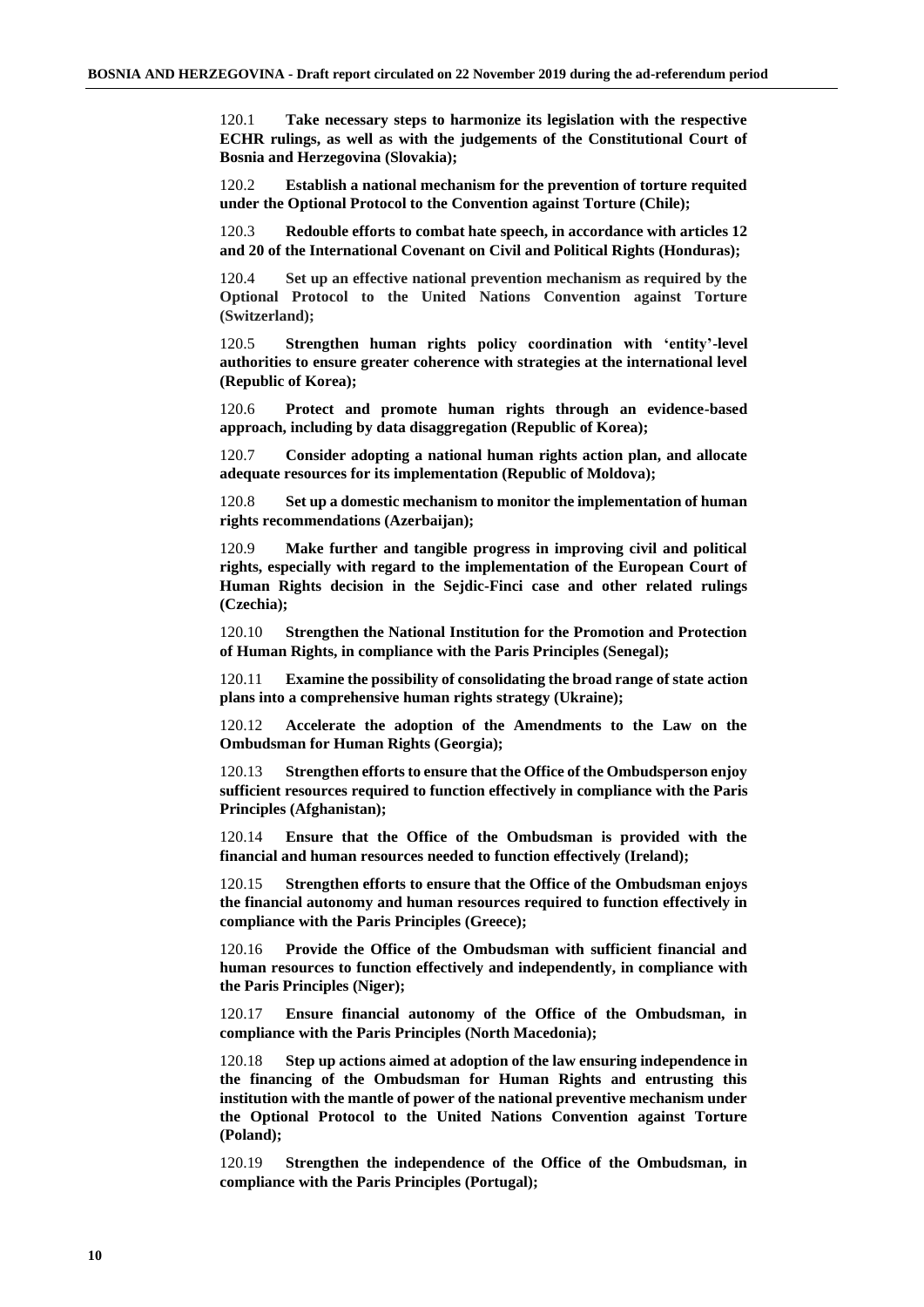120.20 **Improve human rights training and accountability for prison officials (United States of America);**

120.21 **Provide training to law enforcement and judiciary officers in tackling discrimination, hate speech and acts of violence based on the sexual orientation and gender identity of the victims (Denmark);**

120.22 **Intensify the existing efforts aimed at the sensitization and training of the authorities to tackle discrimination on the basis of sexual orientation and gender (Malta);**

120.23 **Continue to enhance the capacities of institutions to deal with serious organized crime, corruption and other challenges related to the rule of law, including through an adequate human rights training system and the continued improvement of regional cooperation and cooperation with international institutions (Indonesia);**

120.24 **Continue efforts to intensify training programs in accordance with human rights standards (Jordan);**

120.25 **Promote the dissemination of human rights culture and integrate it in the school curriculum (Jordan);**

120.26 **Design specific training and awareness-raising programs for public officials of the security forces and members of the judiciary (Spain);**

120.27 **Continue to strengthen the capacity of government officials in the field of human rights (Jordan);**

120.28 **Formulate a Human Rights Action Plan to strengthen the promotion and protection of human rights in the Country (Maldives);**

120.29 **Develop a comprehensive rights-based framework for redress the civilian victims of war, including survivors of wartime sexual violence and ensure that the right to compensation in civil and criminal proceedings is enforceable in practice (Slovakia);**

120.30 **Provide greater financial and human resources to finalise the prosecution of war crimes committed during 1992 to 1995, particularly by lower ranked perpetrators, and clarify the fate of persons still missing (Australia);**

120.31 **Strengthen the professionalism and independence of the judiciary system and improve the level of expertise of the prosecution, as well as of the courts, to ensure the enforcement of European and international standards in the prosecution of war crimes (Croatia);**

120.32 **Make further steps in reconciliation at the state and regional level by, inter alia, supporting the civil society backed initiative to establish a regional truth commission known as RECOM, approving the revised National War Crimes Processing Strategy, adopting the Law on Protection of Victims of Torture, and by implementing the Law on Missing Persons (Czechia);**

120.33 **Ensure full implementation of laws related to wartime victims of rape and sexual violence; so that the status of victims of wartime torture be insured equally to all victims throughout the territory and jurisdiction of Bosnia and Herzegovina (Finland);**

120.34 **Provide justice for victims of war crimes and adopt and implement the revised national strategy on war crimes (Germany);**

120.35 **Strengthen the independent and expertise of the judiciary system in order to ensure the enforcement of international standards in the prosecution of war crimes (Lithuania);**

120.36 **Ensure survivors of conflict have access to justice by adopting and implementing a National War Crimes Processing Strategy and by meeting the**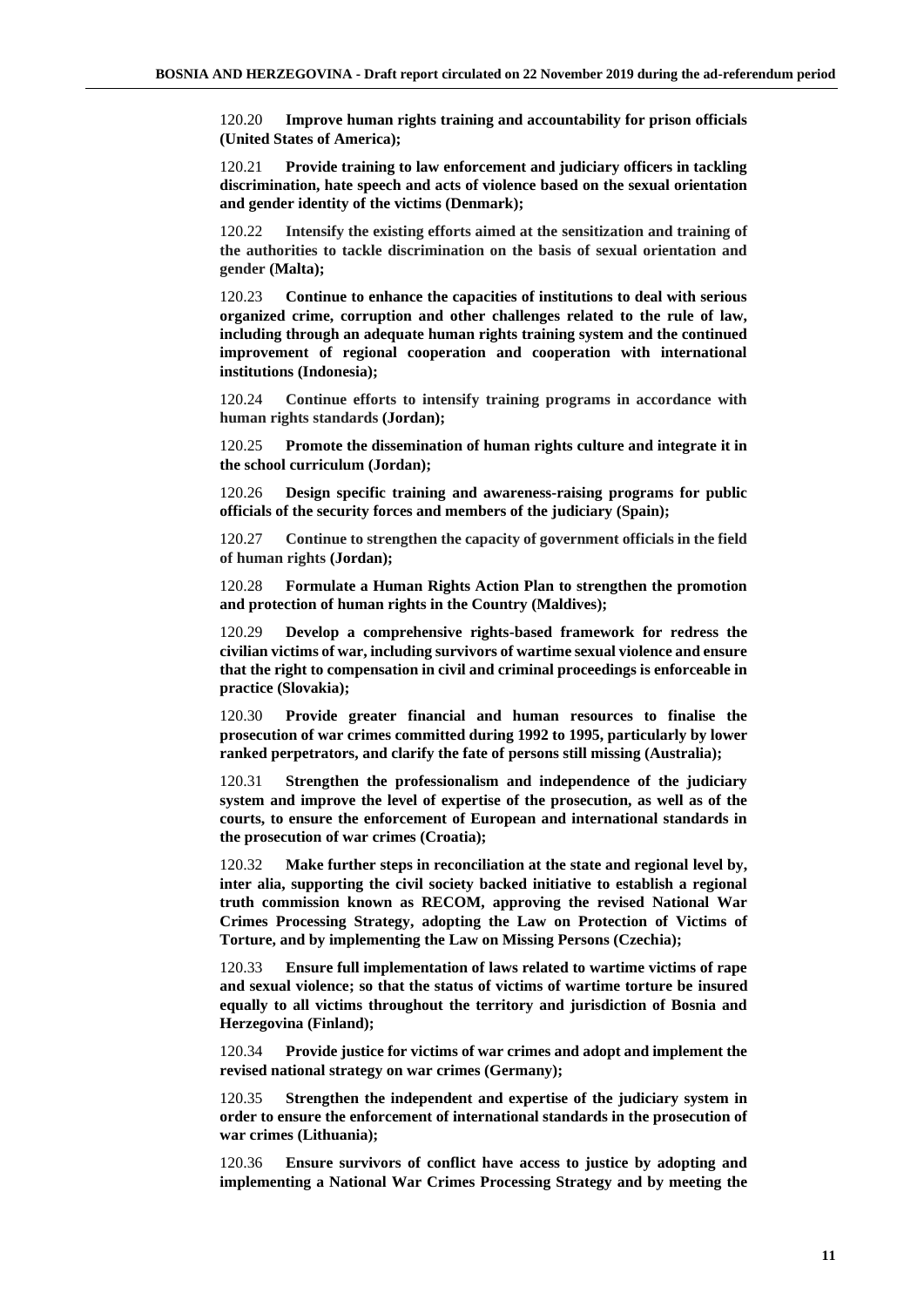**needs of the most vulnerable displaced persons and refugees (United Kingdom of Great Britain and Northern Ireland);**

120.37 **Continue strengthening the protection of the rights of all citizens, notably by ensuring the implementation of the legislation on non-discrimination and on the gender equality (Slovakia);**

120.38 **Continue efforts aimed to develop a comprehensive strategy in the field of protecting and promoting human rights and combating discrimination, including the establishment of an appropriate human rights system (Yemen);**

120.39 **Address widespread discrimination against people with disabilities, older persons and minorities – particularly Roma people – to promote the full realisation and enjoyment of their rights (Australia);**

120.40 **Take all necessary measures to combat discrimination of ethnic, religious and linguistic minorities, in particular with regards to persons who do not qualify as Bosniaks, Serbs or Croats, by removing discriminatory provisions from the constitution, the election law and other legislation and by implementing judgements of the European Court of Human Rights, such as the Sejdic/Finci judgement (Austria);**

120.41 **Redouble efforts to combat hate speech as well as physical and verbal attacks and protect the vulnerable section of the society, particularly members of ethnic groups and religious minorities (Bangladesh);**

120.42 **Amend without further delay the Constitution in order to eliminate discrimination based on someone's belonging to an ethnic group and this in public political life and in terms of access to employment in the public sector. This should be done in accordance with the relevant jurisprudence of the European Court of Human Rights (Belgium);**

120.43 **Elaborate a country-wide anti-discrimination strategy, covering LGBTI discrimination, in cooperation with civil society (Belgium);**

120.44 **Formulate a plan to harmonize the national legislation against discrimination on the grounds of sexual orientation or gender identity (Chile);**

120.45 **Amend the Election Law as required by the ruling of the Constitutional Court and the constitutional principle of non-discrimination in order to guarantee full equality of all the constituent peoples and their legitimate representation at all levels, especially of Croats as the least numerous constituent people (Croatia);**

120.46 **Ensure that public broadcasters serve all segments of society through equal use of all official languages of Bosnia and Herzegovina (Cyprus);**

120.47 **Eliminate social exclusion and all forms of discrimination (Czechia);**

120.48 **Continue to implement and strengthen initiatives aimed at the elimination of discrimination against all persons, including women, persons with disabilities, ethnic minorities and the LGBTI community (Fiji);**

120.49 **Improve the institutional and constitutional framework, to ensure equality and non-discrimination between citizens (France);**

120.50 **Ensure the right to equality and non-discrimination for all citizens of Bosnia and Herzegovina (Netherlands);**

120.51 **Take meaningful steps to ensure the use, equality and public broadcasting in all of the state's official languages (Malta);**

120.52 **Promote mutual solidarity in an atmosphere of peaceful and civil coexistence, taking into account the multi-ethnic and multi-religious composition of the country (Holy See);**

120.53 **Ensure equal opportunities for women and men in the labour market by adopting family strategies aimed at achieving gender equality and adequate**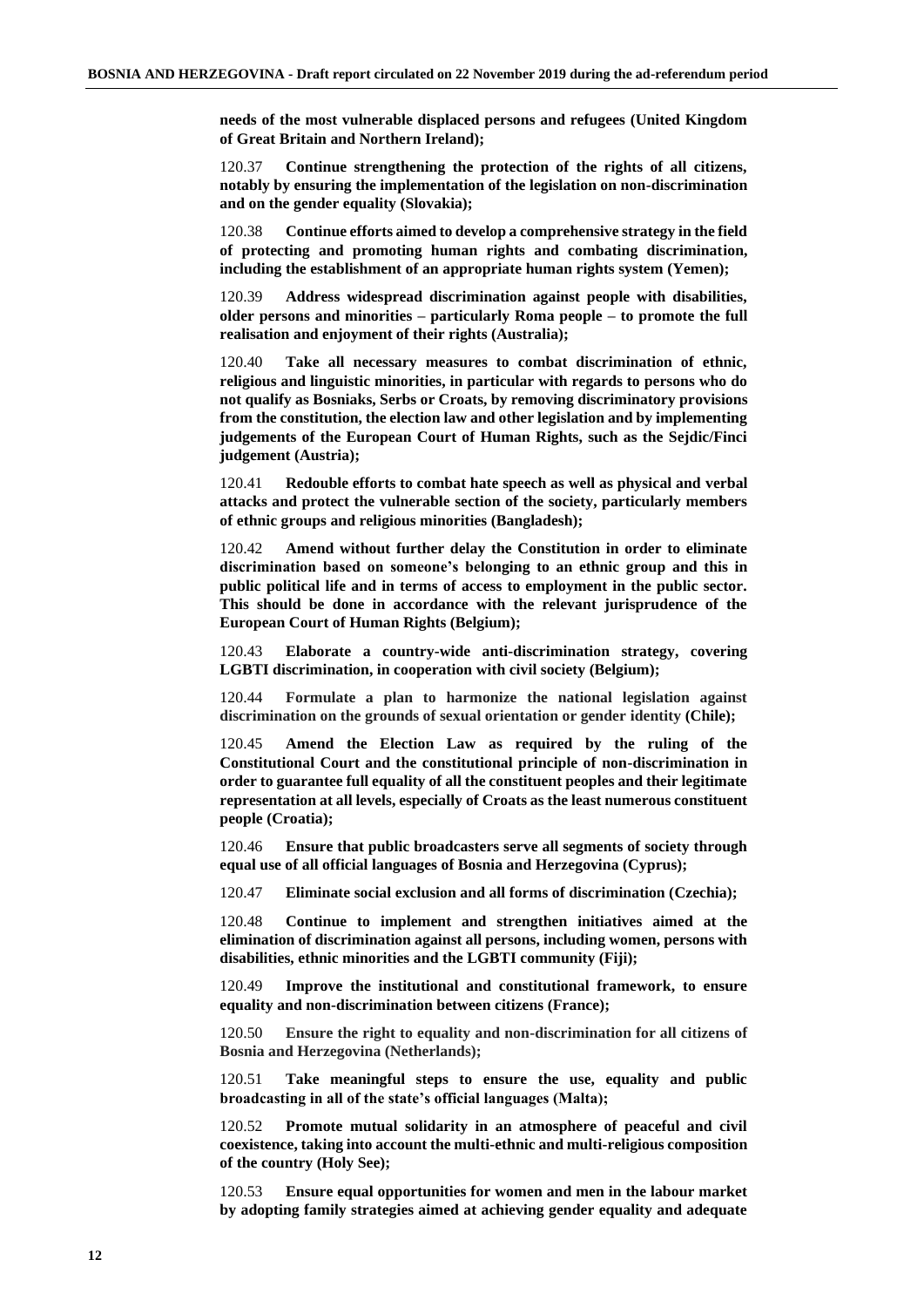**work-life balance for both women and men, narrowing and closing the gender wage gap, as well as ensuring access to necessary social and health-care services for new parents and children (Iceland);**

120.54 **Pass and implement laws that would recognize same-sex partnerships and define the rights and obligations of co-habitating couples in same-sex unions (Iceland);**

120.55 **Continue to support the gender equality policy particularly through the GPA programme for 2018–2022 (Oman);**

120.56 **Continue its initiatives to increase social inclusion of vulnerable groups and protection of the family (Pakistan);**

120.57 **Continue efforts to combat intolerance, hate speech and all types of discrimination (Qatar);**

120.58 **Take concrete measures to ensure the effective implementation of the Anti-Discrimination Law and the National Anti-Trafficking Action Plan (Republic of Korea);**

120.59 **Redouble efforts to combat hate speech, propaganda and apology of racial or religious superiority (Uruguay);**

120.60 **Fight ethnic cleavages, including by condemning the political rhetoric that accentuates them (Canada);**

120.61 **Strengthen the efforts to combat hate speech in media and advance in the harmonization of the legal framework to prohibit any form of discrimination, including on ground of ethnic origin and skin colour (Mexico);**

120.62 **Step up measures in preventing hate speech and incitement to racial, ethnic and religious hatred (Myanmar);**

120.63 **Keep up efforts to combat discrimination and hate speech (Tunisia);**

120.64 **Implement programs and activities to stop hate speech at all levels, in order to accelerate the integration of the returnees to promote peaceful cohabitation (Turkey);**

120.65 **Continue to deepen the measures aimed at identifying disappeared persons as a result of the armed conflict, as well as those aimed at establishing a national program of reparation, including compensation for families of disappeared persons (Argentina);**

120.66 **Adopt a law on reparation and compensation for victims of war, including survivors of torture and sexual violence (France);**

120.67 **Support the victims of war, in particular of acts of sexual violence, in proceedings aimed at ensuring due compensation (Peru);**

120.68 **Ensure that the mechanism for free legal aid is operational throughout the national territory for all vulnerable citizens, including persons who were victims of sexual violence during the war (Senegal);**

120.69 **Ensure access to justice to all victims of war crimes, including through proper implementation of the Law on Missing Persons (Ukraine);**

120.70 **Adopt a national commitment in line with the United Nations Practices on Business and Human Rights through the adoption of a national action plan on business and human rights (Spain);**

120.71 **Increase anti-corruption efforts by adopting and implementing legislation preventing conflicts of interest and ensuring transparent party financing in accordance with international standards (Germany);**

120.72 **Continue to ensure that the application of the preamble of the Paris Agreement is reflected in the next round of Nationally Determined Contributions, which is due in 2020 (Fiji);**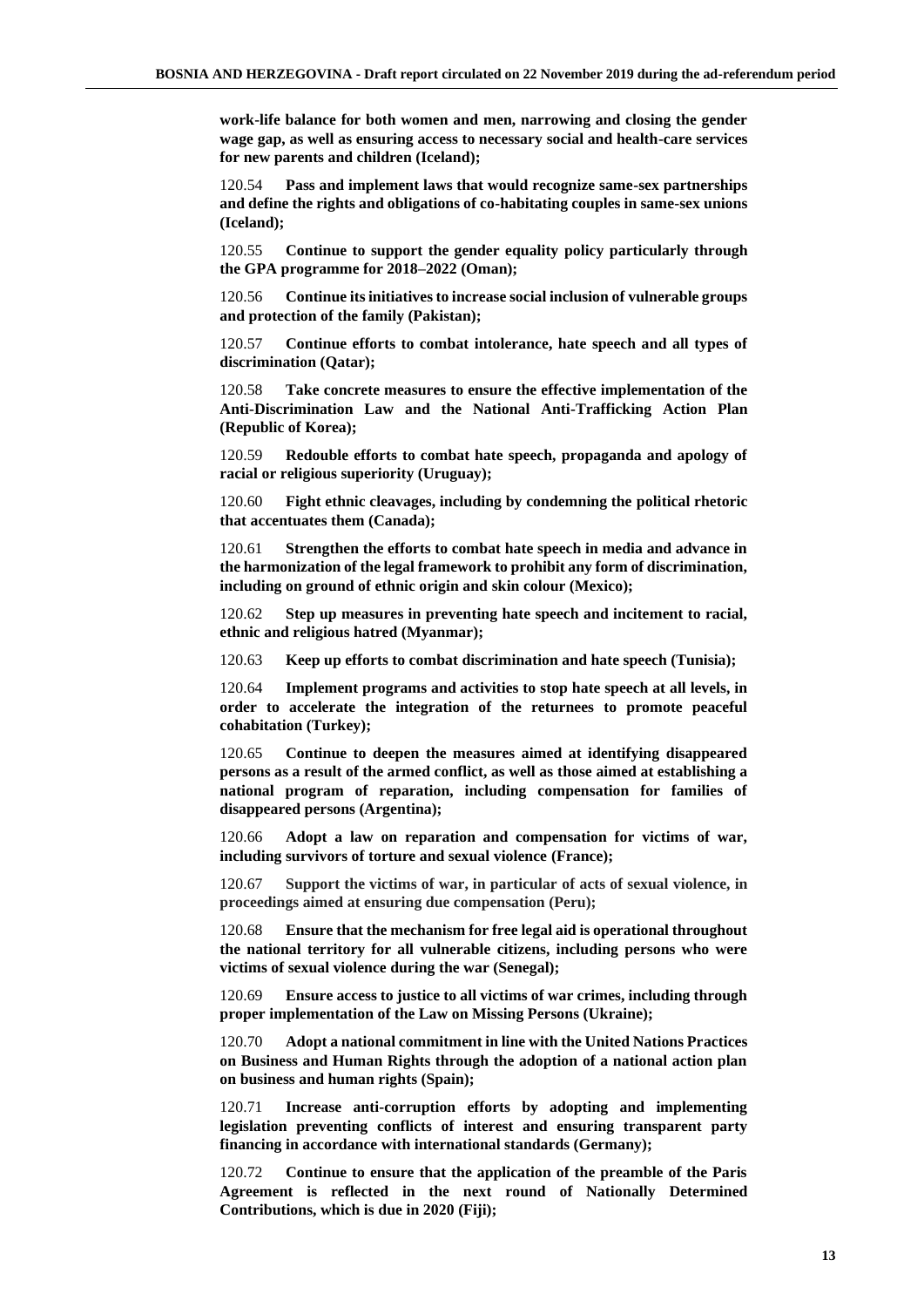120.73 **Ensure that the death penalty is repealed across Bosnia and Herzegovina (Cyprus);**

120.74 **Establish a national torture prevention mechanism (Uruguay);**

120.75 **Guarantee the prohibition of torture by establishing a national mechanism of prevention against torture in conformity with article 17 of the Optional Protocol to the Convention Against Torture and Other Cruel, Inhuman or Degrading Punishment or Treatment (France);**

120.76 **Cease the physical ill-treatment of people in police custody, investigate all allegations of abuses in a timely manner, and address the poor conditions in police stations and prisons (Australia);**

120.77 **Continue national efforts to combat trafficking in human beings, particularly of women and children and provide necessary care for the victims (Egypt);**

120.78 **Further its efforts to combat trafficking in human beings via effective implementation of the relevant Action Plan (Georgia);**

120.79 **Intensify efforts to combat human trafficking (Iraq);**

120.80 **Take further actions to combat trafficking in persons particularly child trafficking (Myanmar);**

120.81 **Strengthen efforts to combat trafficking in persons (Peru);**

120.82 **Further strengthen capacity-building activities and awareness-raising campaigns on combating trafficking in persons (Philippines);**

120.83 **Continue efforts to combat human trafficking, ensure the rights of victims and provide them with protection and assistance (Qatar);**

120.84 **Investigate allegations of criminal acts against journalists, and hold accountable those responsible, including with respect to acts of intimidation or reprisal against journalists and media outlets (United States of America);**

120.85 **Take all necessary measures to guarantee the full respect of the rights to freedom of expression and association (Uruguay);**

120.86 **Ensure the effective protection of human rights defenders and journalists, and that they are free from acts of intimidation or reprisals (Uruguay);**

120.87 **Guarantee media freedom and the protection of journalists and media workers, especially women, notably by ensuring the appropriate judicial followup to cases of threats and violence against them (Austria);**

120.88. **Take all necessary measures to ensure freedom of expression and freedom of assembly and association in line with the International Covenant on Civil and Political Rights (Belgium);**

120.89 **Provide freedom of the media by conducting timely investigations and prosecutions of perpetrators of attacks, intimidation, threats or other criminal acts against journalists, including gender-based or online (Canada);**

120.90 **Reform the public RTV broadcasters with the goal of ensuring that they serve to all segments of the society through the equal use of all official languages (Croatia);**

120.91 **Put an end to threats, political pressure and attacks against journalists and facilitate the enjoyment of freedoms of assembly and expression (Czechia);**

120.92 **Take all necessary measures to protect and promote civic space, online and offline, and ensure a safe and enabling environment for human rights defenders and activists (Estonia);**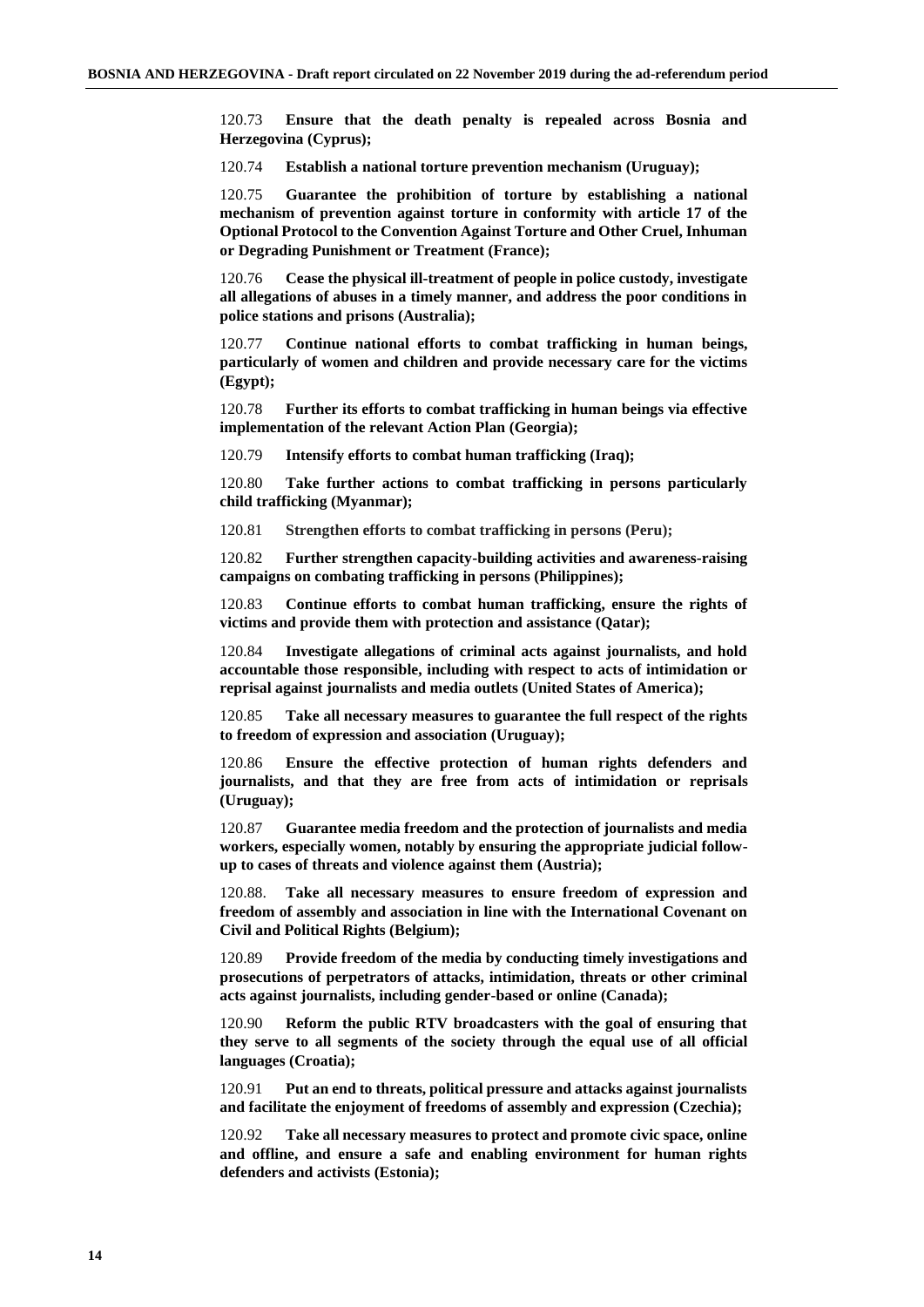120.93 **Ensure appropriate judicial follow-up to cases of threats and violence against journalists and media workers (Estonia);**

120.94 **Guarantee freedom of expression and freedom of the press, including by ensuring national data collection and appropriate judicial follow-up to cases of threats and violence against journalists and media professionals, and combat acts of intimidation against them (France);**

120.95 **Ensure adequate judicial follow-up on violence, threats and political pressure against journalists and media workers (Netherlands);**

120.96 **Eliminate the restrictions to the rights of freedom of peaceful assembly and of association and ensure that the relevant laws are consistent with human rights standards (Switzerland);**

120.97 **Respect the rights to freedom of expression and freedom of the press, and effectively investigate all cases of violence against journalists in order to fight against impunity (Switzerland);**

120.98 **Intensify efforts in protecting the freedom of peaceful assembly and freedom of expression both online and offline, as well as creating safe and enabling environment for civil society, human rights defenders, and journalists by ensuring that any attack against them or members of their families would be properly investigated and the perpetrators brought to justice (Lithuania);**

120.99 **Guarantee freedom of expression and of the media and the protection of journalists, notably by ensuring the appropriate judicial follow-up to cases of threats and violence against journalists and media workers (Greece);**

120.100 **Guarantee a free and independent media and to promote an open democratic media landscape in respect of freedom of opinion and expression as well as the right to access information (Sweden);**

120.101 **Intensify efforts to investigate threats and attacks against journalists, and take measures to ensure the safety of journalists and media workers (Norway);**

120.102 **Revise current laws governing the right to peaceful assembly through the removal of blanket bans on certain venues and criminal penalties for organizers who fail to fulfill administrative procedures (United States of America);**

120.103 **Strengthen the independence of the judiciary system to meet international standards in the prosecution of war crimes (Angola);**

120.104 **Ensure the independence of the judiciary, including of the High Judicial and Prosecutorial Council in particular by sanctioning individuals who do not respect its independence (Austria);**

120.105 **Ensure the judiciary is able to fulfil its functions in an independent manner (Israel);**

120.106 **Take all the necessary measures to foster intercultural dialogue, tolerance and understanding among the different communities, including by enabling positive environment for reconciliation, for the protection and inclusion of all vulnerable groups (Italy);**

120.107 **Ensure access to justice to every citizen, including by providing free legal assistance to the most vulnerable groups and by fully implementing anticorruption policies (Italy);**

120.108 **Ensure that the relevant institutions tasked with fighting corruption are independent and adequately resourced (Sweden);**

120.109 **Continue efforts to eliminate bribery and impunity (Oman);**

120.110 **Consider taking measures aimed at ensuring increased efficiency and accountability of public service (Azerbaijan);**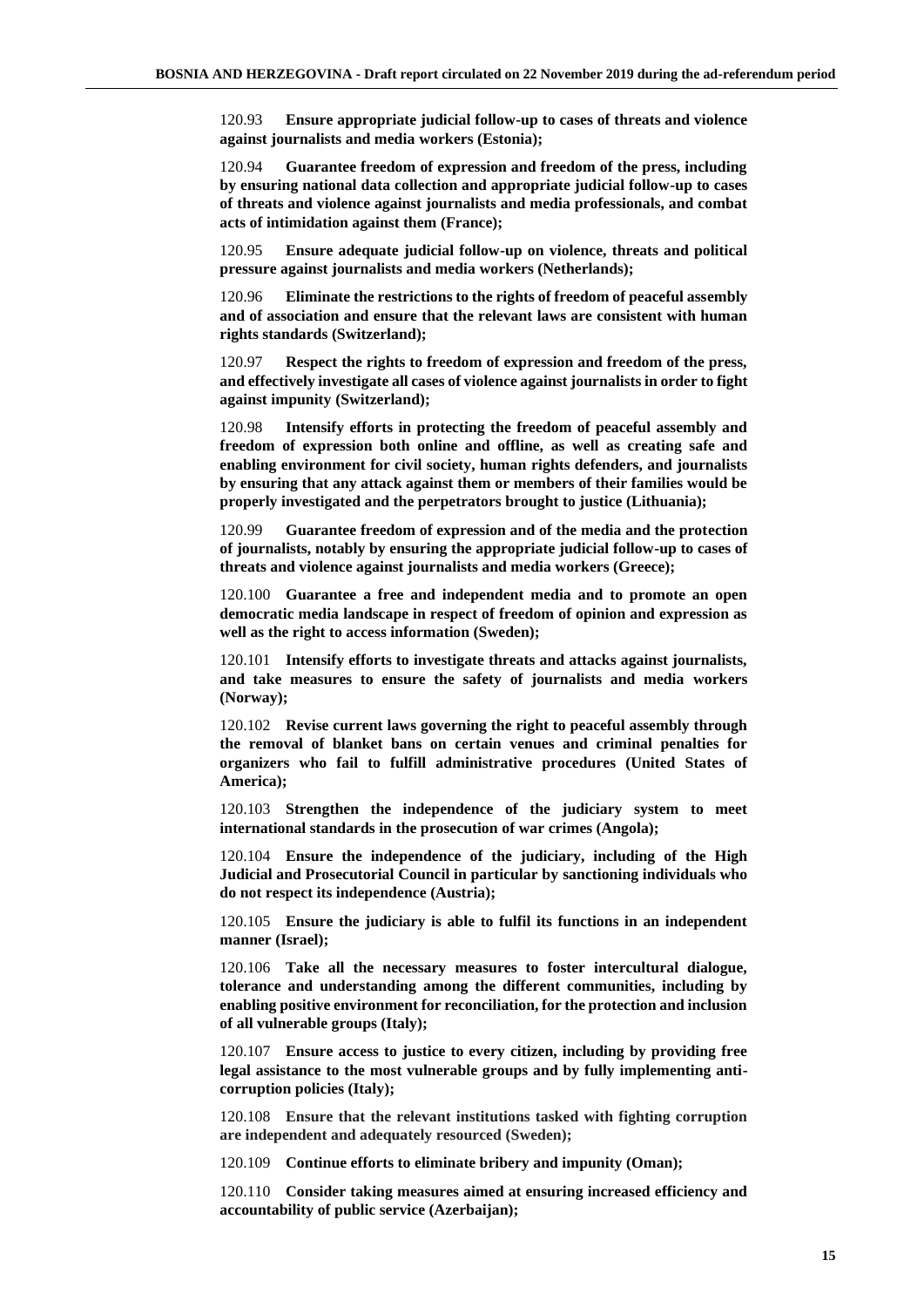120.111 **Strengthen measures to facilitate birth registration of girls and boys born abroad or whose parents are migrants or asylum seekers (Mexico);**

120.112 **Introduce necessary amendments to the law on elections to guarantee at all levels the equality of the constituent peoples, as well as other national minorities (Chile);**

120.113 **Amend the electoral law in line with the ruling of the Constitutional Court in order to guarantee full equality of all the constituent peoples at all political and administrative levels (Malta);**

120.114 **Modify the electoral laws to reflect better the principle of equality of all the constitutive peoples (Holy See);**

120.115 **Create policies and strategies to promote and protect the rights of ethnic minorities to enable them to fully participate in civil and political activities particularly in the general election (Indonesia);**

120.116 **Adopt an electoral system that guarantees all citizens the equal enjoyment of their rights, independently of their ethnic origin and implement the Decision of the European Court of Human Rights thereto (Switzerland);**

120.117 **Consistently implement the rulings of the Constitutional Court guaranteeing full equality of all constituent peoples at all political and administrative levels, including with regard to elections (Lithuania);**

120.118 **Strengthen efforts towards ensuring equal rights to all citizens and enabling political representation in a way that would fully reflect the richness of the country's ethnic diversity (Greece);**

120.119 **Take steps aimed at amending national legislation so that it would guarantee equal electoral rights to all citizens irrespective of their ethnicity (Ukraine);**

120.120 **Adopt electoral law amendments to ensure the political participation of all citizens at all levels of governance, regardless of ethnic origin, in line with the European Court of Human Rights and domestic court judgments, including allowing elections in Mostar (United Kingdom of Great Britain and Northern Ireland);**

120.121 **Extend effective protection to family as the fundamental and natural unit of society in line with international human rights law (Bangladesh);**

120.122 **Continue providing protection and support to the family as it is the fundamental and natural unit of society (Egypt);**

120.123 **Continue strengthening its policies in the field of economic, social and cultural rights, especially in favour of the most vulnerable groups (Bolivarian Republic of Venezuela);**

120.124 **Continue with its successful social programs to combat poverty and inequality, in order to provide the best possible quality of life for its people (Bolivarian Republic of Venezuela);**

120.125 **Continue to promote sustainable economic and social development, in order to provide solid foundation for the enjoyment of all rights of its people (China);**

120.126 **Continue to implement initiatives to promote the right to equitable housing (Brunei Darussalam);**

120.127 **Adopt and implement an overall strategy to fight air pollution, which affects enjoyment of the rights to health, particularly for children and older persons (Canada);**

120.128 **Make further efforts to ensure universal access to basic health care services (India);**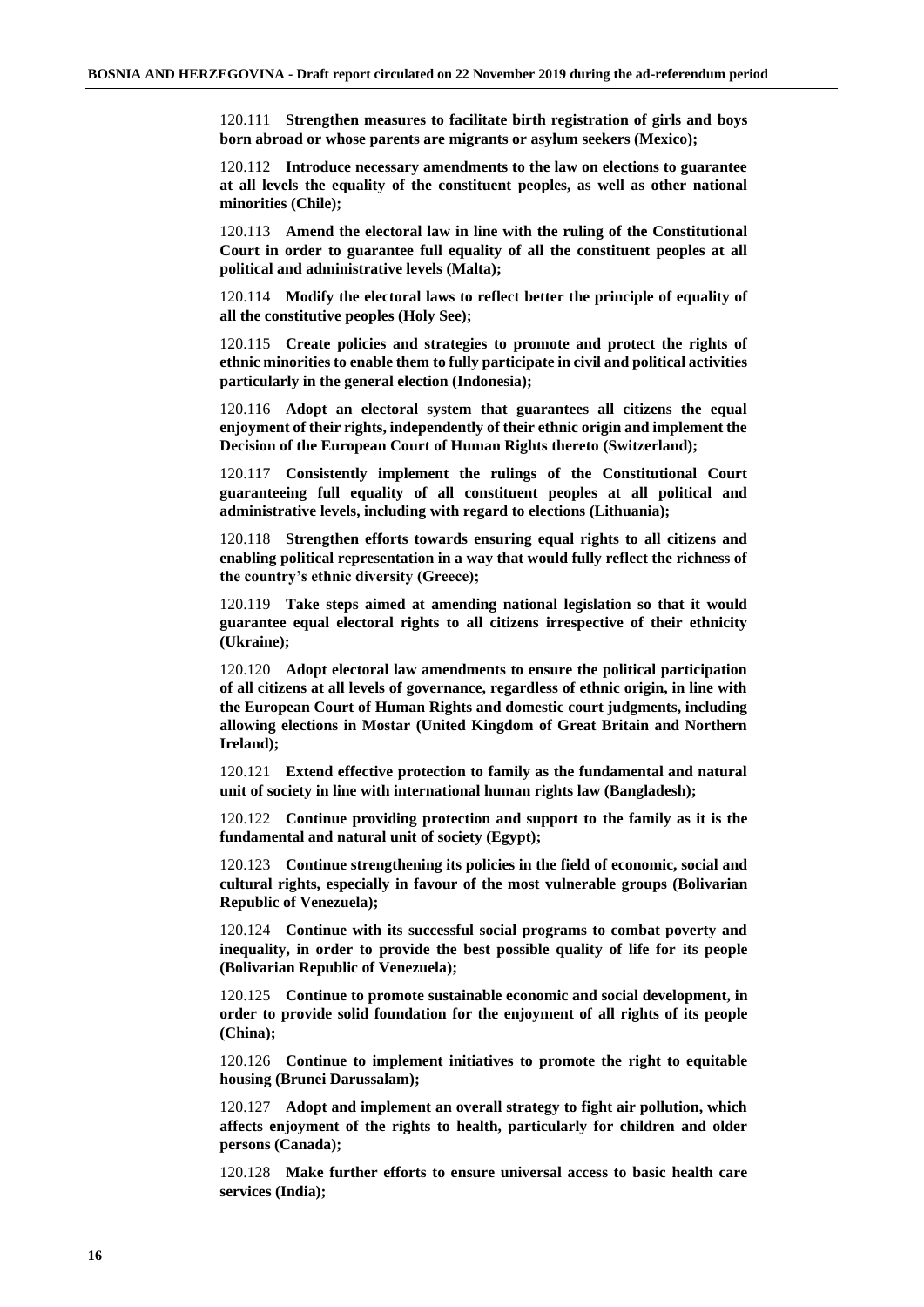120.129 **Facilitate access of children with special needs to health care (Iraq);**

120.130 **Strengthen its efforts to improve health-care services and to address the issue of universal health care (Maldives);**

120.131 **Expand efforts to ensure inclusive and quality access to education for children (Afghanistan);**

120.132 **Provide access to education and safeguards the right to education for minority groups (Angola);**

120.133 **Take further steps to implement measures aimed at guaranteeing the right to education in an inclusive manner, eliminating all kinds of practices that may cause segregation or assimilation of minority groups (Argentina);**

120.134 **Provide access to education to all children and protect the right to learn their mother tongue in an inclusive and tolerant education system that will prevent assimilation (Bulgaria);**

120.135 **Provide access to education and protect the right to education in the mother tongues of the three constituent peoples, in a tolerant and inclusive education system that will prevent assimilation (Croatia);**

120.136 **Eliminate the "two schools under the same roof" principle and foster pluri-ethnic schools (Spain);**

120.137 **Continue efforts aimed at improving the quality of education by preventing ethnic segregation in formal education through the application of anti-discriminatory approaches based on the Council of Europe standards and practices (Georgia);**

120.138 **Introduce education on human rights and gender equality, as well as comprehensive sexuality education for children and young persons in the formal and non-formal education system (Iceland);**

120.139 **Continue implementation of all measures to guarantee access to education by all children without discrimination on any grounds (India);**

120.140 **Strengthen the access to education at all levels, for all (Israel);**

120.141 **Take measures to strengthen the inclusiveness of the education system, especially by facilitating access to education for Roma children and children with disabilities (Italy);**

120.142 **Take the necessary measures to eradicate ethnic segregation in the education, including the revision of the "two schools under one roof" system, and redouble efforts to increase the integration of Roma children into schools. (Mexico);**

120.143 **Continue to take measures for equal access to education adhering to the principles of inclusiveness with provision for free and compulsory school education to children (Nepal);**

120.144 **Take action to end segregation in the education system and ensure equal access to quality education for all, including national minorities and children with disabilities (Norway);**

120.145 **Continue to support free and obligatory education for all children until the age of 16 (Oman);**

120.146 **Fully implement the provisions of UNESCO treaties promoting access to and participation of all citizens in cultural heritage and creative expression and, as such, are conducive to implementing the right to take part in cultural life (Cyprus);**

120.147 **Continue to promote gender equality and take measures to support the economic empowerment of women, inter alia by improving their access to the financial system (Austria);**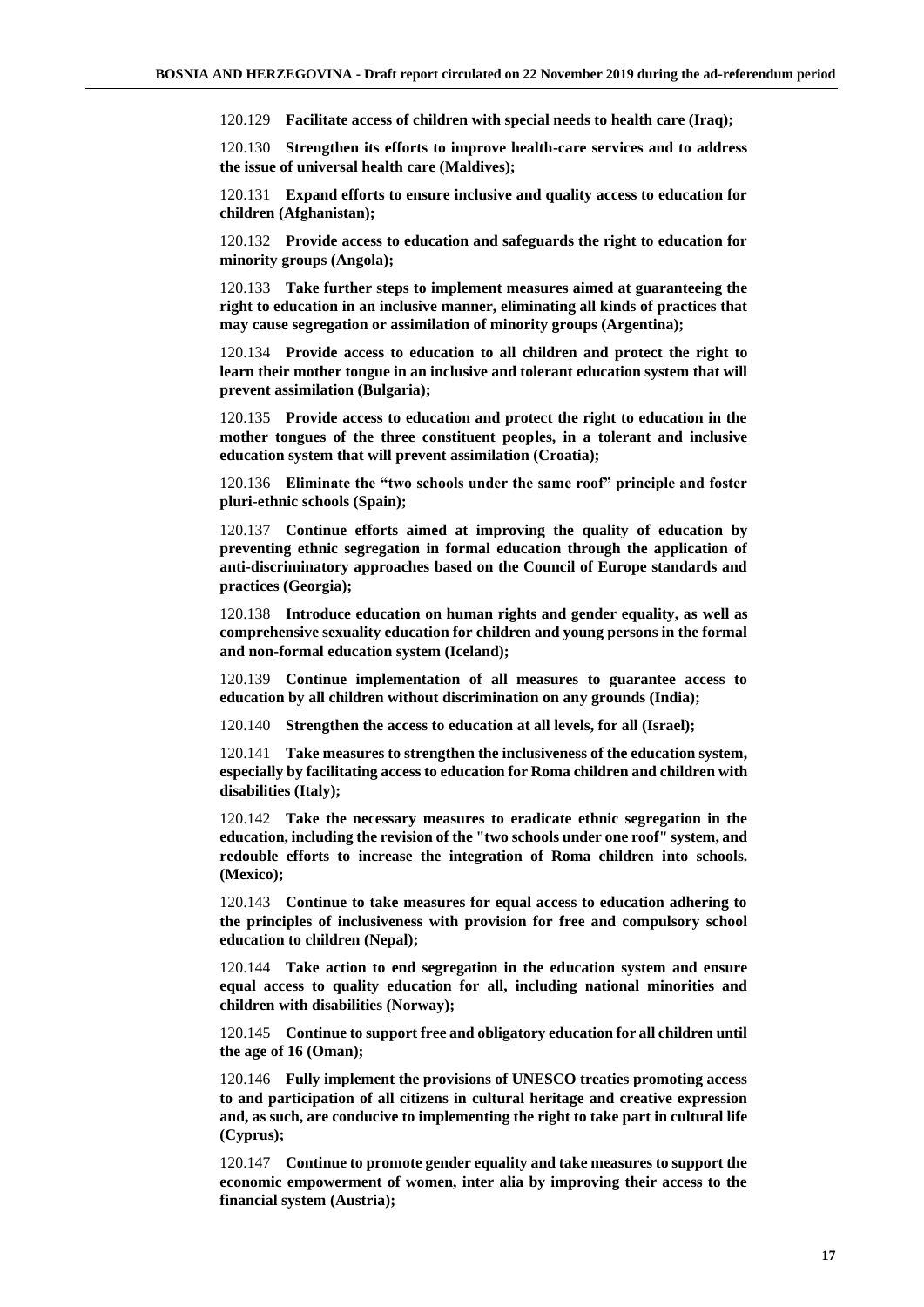120.148 **Take further measures to ensure empowerment of women (Azerbaijan);**

120.149 **Continue advancing the implementation of the Action Plan on Gender 2018–2022 in order to achieve gender equality in all areas of economic, political and social life (Cuba);**

120.150 **Continue taking measures developing institutional capacities for gender equality and ensuring the legal provisions to guarantee women's rights (Libya);**

120.151 **Continue efforts, in order to reinforce gender equality (Tunisia);**

120.152 **Continue to ensure the effective implementation of its 2018–2020 Action Plan for Women Entrepreneurship Development (Philippines);**

120.153 **Make domestic laws consistent with the Istanbul Convention (Spain);**

120.154 **Ensure that laws on protection against domestic violence are fully in line with the Istanbul Convention (Denmark);**

120.155 **Continue efforts in bringing its legislation in line with the Istanbul Convention on preventing and combating violence against women and domestic violence (Estonia);**

120.156 **Guarantee effective and adequate protection and assistance to women victims of violence (France);**

120.157 **Strengthen the capacity of Social Welfare Centres, police and health centres to respond to cases of sexual and gender-based violence, including cases of domestic violence (Honduras);**

120.158 **Pursue efforts to eliminate all forms of violence against women and children (Iraq);**

120.159 **Ensure that domestic legislation is aligned with the standards set by the Istanbul Convention on preventing and combating violence against women and domestic violence (Ireland);**

120.160 **Improve the access to justice for victims of domestic violence (Israel);**

120.161 **Fully harmonize national legislation with the Istanbul Convention, providing adequate material, psychological or legal assistance for women victims of domestic violence (North Macedonia);**

120.162 **Take further steps in strengthening measures to address and prevent domestic violence (Philippines);**

120.163 **Adopt amendments to all laws on the governments in Bosnia and Herzegovina to guarantee the minimal representation of women in executive governments and ministerial positions at 40% gender quota in accordance with the Law on Gender Equality (Slovenia);**

120.164 **Implement the National Action Plan for gender equality and take action to improve women's rights and empowerment by ensuring their meaningful participation in all political and economic processes (Germany);**

120.165 **Conduct awareness campaigns to encourage women to participate in high-level public positions (Honduras);**

120.166 **Ensure harmonization of legislation on domestic violence and continue strengthening referral mechanisms in order to provide protection and support to victims of domestic violence (Iceland);**

120.167 **Continue promoting full political, economic, and social participation of women (Italy);**

120.168 **Ensure that the electoral law is amended to promote the representation of women at different levels of government (Sweden);**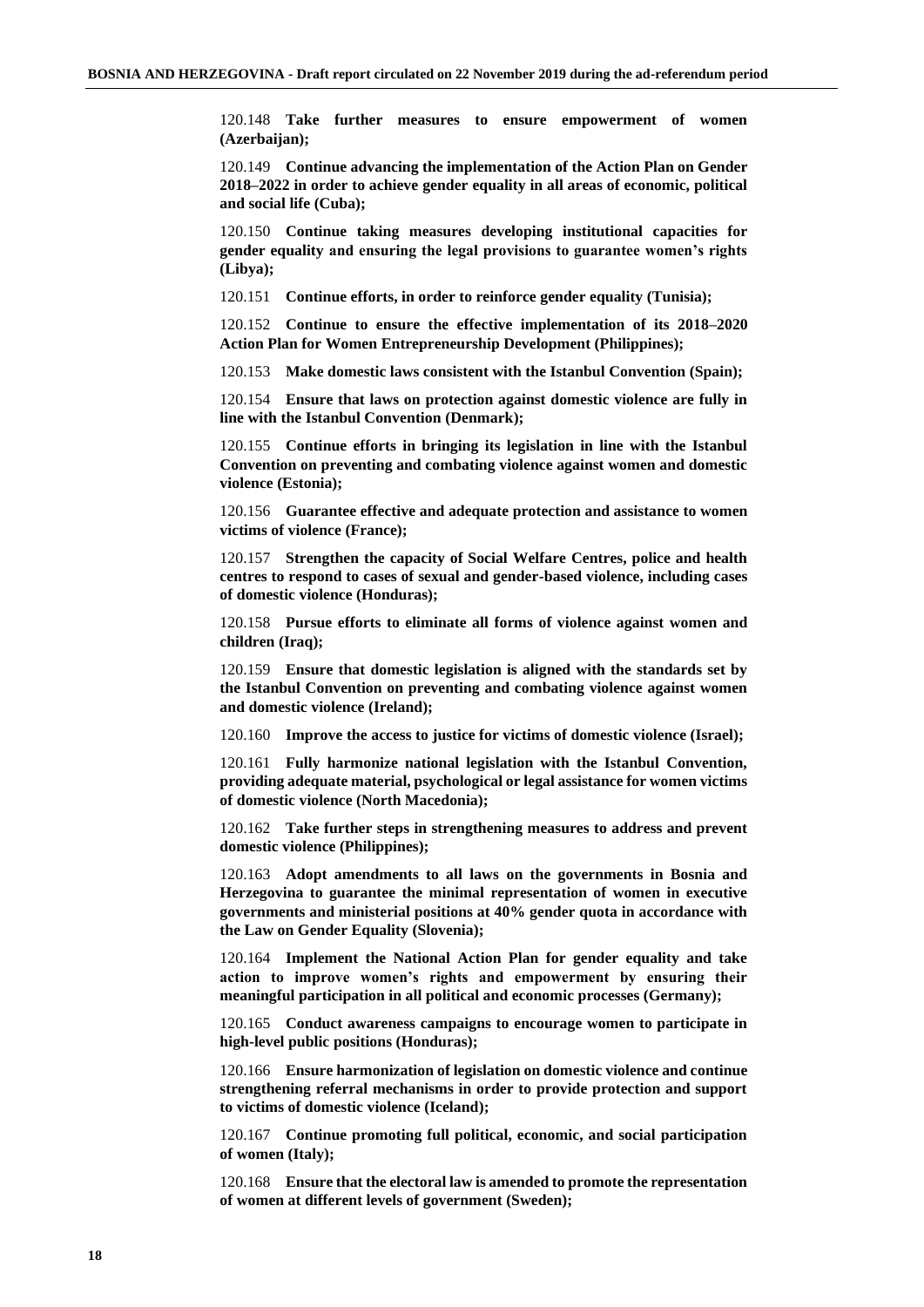120.169 **Implement special measures to try to expand the representation of women in the public and political life of the country, especially in decisionmaking functions (Serbia);**

120.170 **Develop and adopt a new action plan on child protection including measures on children without parental care, children with disabilities and juvenile justice across the country (Slovakia);**

120.171 **Take effective measures to secure children's rights on the basis of the CRC and the Optional Protocol to all children in Bosnia and Herzegovina (Slovenia);**

120.172 **Extend and deepen the implementation of Action Plan for Childhood 2015–2019, with the aim of continuing strengthening comprehensive attention and protection of the rights of boys , girls and adolescents (Cuba);**

120.173 **Strengthen efforts for the protection of the rights of the child, especially children with disabilities as part of continuous implementation of the national plan in this regard (Egypt);**

120.174 **Implement the Action Plan for Children keeping in mind the specific needs of vulnerable children (Holy See);**

120.175 **Continue efforts to prevent violence against children, family separations and juvenile delinquency (Algeria);**

120.176 **Strengthen protection of children rights and improve the implementation of regulatory frameworks, particularly relating to health, child labour and in combating violence against children (Indonesia);**

120.177 **Adopt laws, countrywide, prohibiting the practice of corporal punishment of children in all settings as well as harmonizing the criminal legislation for the protection of children from sexual abuse (Portugal);**

120.178 **Continue the efforts in reforming the justice sector and ease the adoption of new legislation (Angola);**

120.179 **Pursue the global strategy to include students with disabilities in education (Algeria);**

120.180 **Align domestic legislation with the UN Convention on the Rights of People with Disabilities, including by adopting a harmonized concept of disability and legal measures to fight disability based discrimination (Brazil);**

120.181 **Expand inclusiveness and strengthen the protection of the rights of persons with disabilities and other persons belonging to vulnerable social groups (Bulgaria);**

120.182 **Ensure that women, children, persons with disabilities are meaningfully engaged in the development of legislation, policies and programmes on climate change and disaster risk reduction (Fiji);**

120.183 **Draft a national action plan on the rights of persons with disabilities with clear timeframe and budget for the implementation, and harmonize all laws and regulations to ensure equal treatment of persons with disabilities throughout its jurisdiction, regardless of the cause of disability, and that the rights of children with disabilities be further protected at all levels, as previously recommended (Finland);**

120.184 **Take action to implement the Convention on the Rights of Persons with Disabilities, in particular the right to inclusive education (Germany);**

120.185 **Strengthen further efforts in ensuring enjoyment of all rights by the vulnerable persons particularly by persons with disabilities and marginalized communities (India);**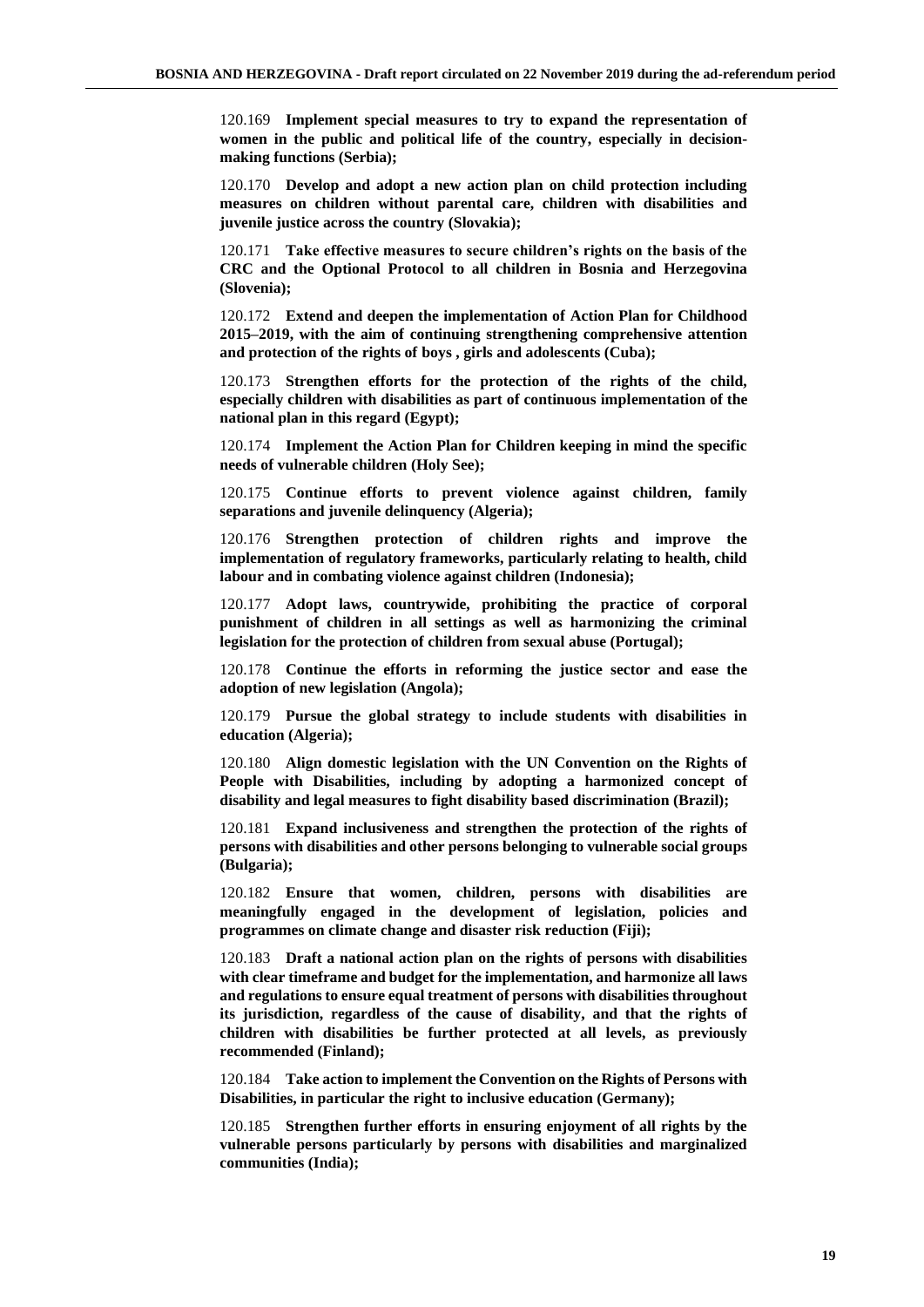120.186 **Work towards a more systematic implementation of existing antidiscrimination legislation, in particular ensuring the inclusion of persons with disabilities (Israel);**

120.187 **Continue to ensure supportive environment for children with disabilities in all fields (Montenegro);**

120.188 **Continue its efforts in removing barriers for children with disabilities especially in education and health (Myanmar);**

120.189 **Pursue efforts to reinforce the rights of persons with disabilities (Tunisia);**

120.190 **Continue to take measures to implement strategies for the advancement of the rights and status of persons with disabilities (Pakistan);**

120.191 **Step up efforts to ensure access to qualitative and inclusive education for children with disabilities (Republic of Moldova);**

120.192 **Facilitate access to health care for the displaced, returnees and persons with disabilities (Senegal);**

120.193 **Make the necessary constitutional changes to end discrimination against minorities in exercising their right to full political participation (Australia);**

120.194 **Further implement its policies and measures on protection of rights of ethnic minorities (China);**

120.195 **Continue its proactive approach for integration of Roma minorities, and promotion of their rights (Montenegro);**

120.196 **Strengthen efforts to protect and promote rights of minorities and other vulnerable groups by increasing access to health and other services (Nepal);**

120.197 **Remove obstacles for national minorities to effectively exercise their political rights and align its Constitution with the European Convention on Human Rights (Norway);**

120.198 **Consider reforming the electoral system to allow the participation of ethnic minorities, especially the Roma, as well as to ensure effective equal representation for the constituent peoples (Peru);**

120.199 **Continue to raise awareness on the needs of the Roma population, in particular children and women, and establish an adequate system that provides for their social and educational inclusion (Poland);**

120.200 **Amend all necessary laws to implement the binding international rulings pertaining to ethnic discrimination in political participation against national minorities (Poland);**

120.201 **Take appropriate measures to provide refugees and migrants with effective access to international protection in line with the international standards (Afghanistan);**

120.202 **Ensure humane and lawful conditions of detention and accommodation of migrants, including by implementing appropriate procedures, oversight mechanisms and effective coordination within government, especially to prevent the trafficking and abuse of women and girls (United Kingdom of Great Britain and Northern Ireland);**

120.203 **Make the greatest efforts in relation to the situation of migrants and asylum seekers, improving reception conditions and, in particular, prohibiting the deprivation of liberty of unaccompanied minors, and ensuring that they have access to education and health services (Uruguay);**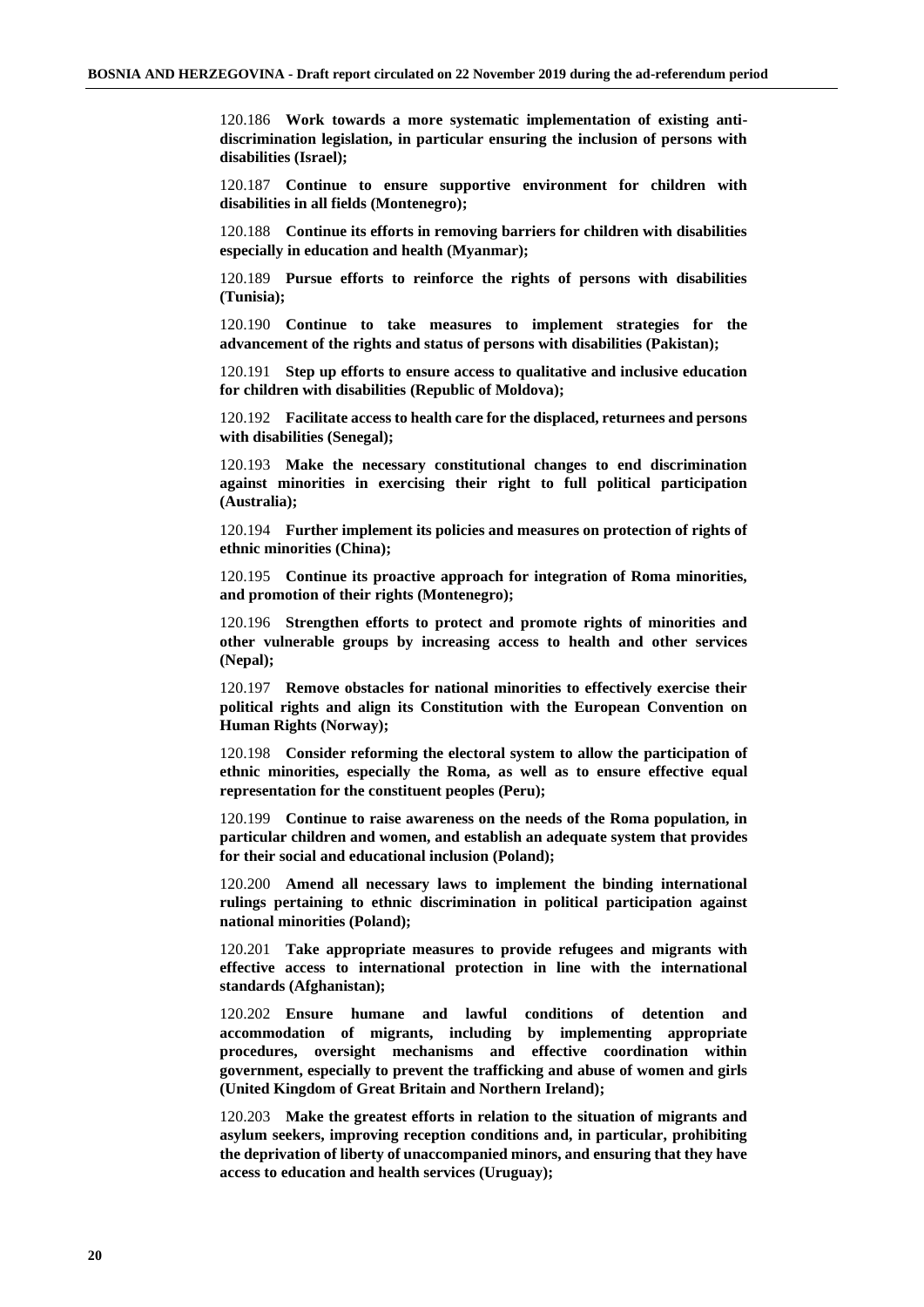120.204 **Promote a stable social and economic development that takes into account the cultural, social and spiritual needs of the population, so as to limit the phenomenon of migration while also encouraging the return of refugees and exiles (Holy See);**

120.205 **Improve reception conditions for asylum seekers and migrants increasing housing capacities, including protection-sensitive housing for vulnerable categories (Honduras);**

120.206 **Harmonize the conditions of the regions where displaced people and returnees are living in the wake of the war such as having property and effectively accessing to education, in line with the Constitution of Bosnia and Herzegovina and the European Convention on Human Rights (Turkey);**

120.207 **Take measures to ensure that all children born in the country are registered at birth, in order to prevent statelessness, and have access to equitable and non-discriminatory quality education, regardless of ethnicity (Brazil).**

**121. All conclusions and/or recommendations contained in the present report reflect the position of the submitting State(s) and/or the State under review. They should not be construed as endorsed by the Working Group as a whole.**